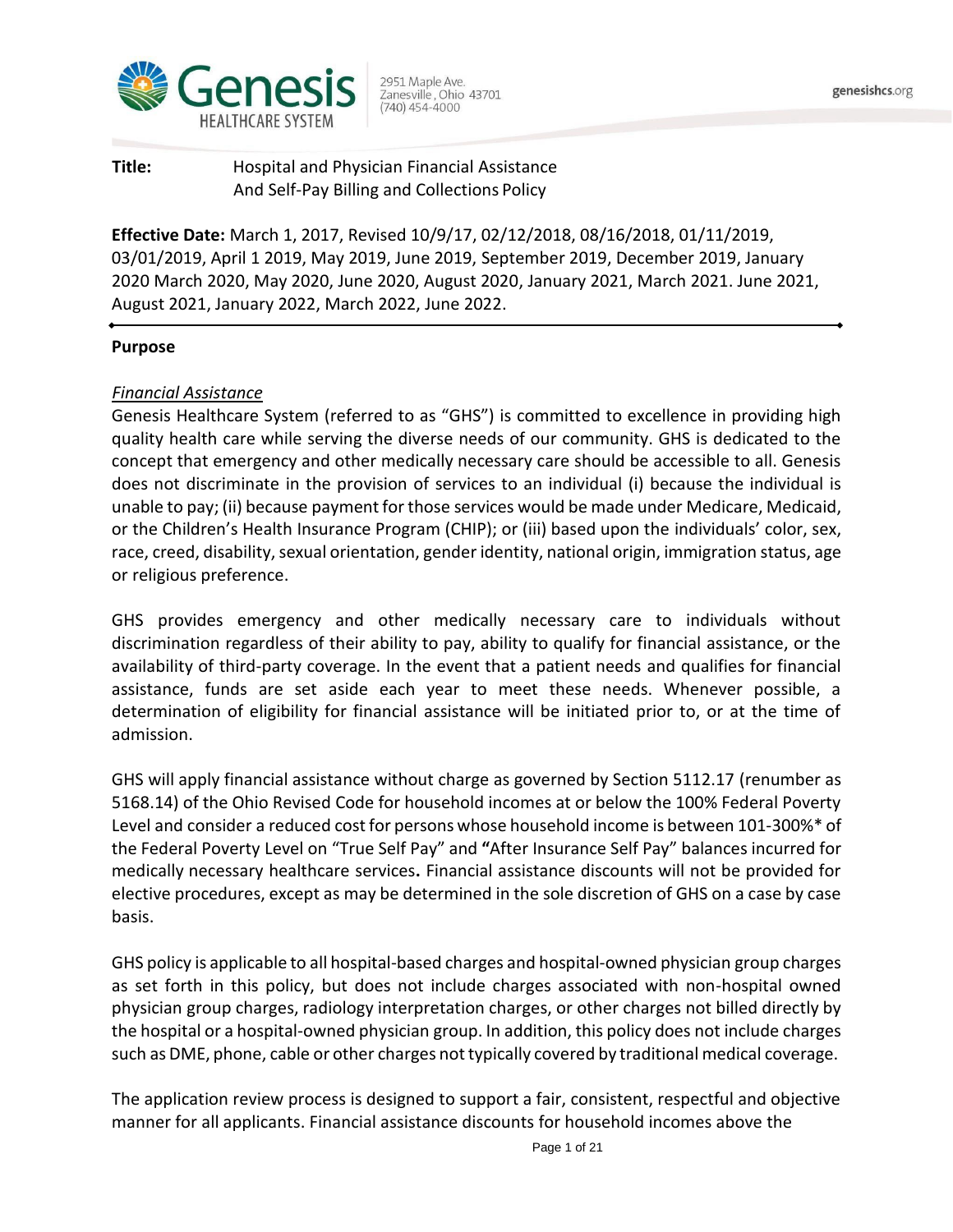

100% Federal Poverty Level are subject to the limitations described in section regarding Available Programs – Hospital Financial Assistance.

# *Billing and Collection Policy*

To set forth the actions that GHS will take in the event of non-payment of the portion of patient accounts for inpatient services and outpatient services provided by GHS that are the responsibility of the individual patient and not covered by insurance or other third-party payment source.

To ensure that reasonable efforts are made to determine whether the individual responsible for payment of all or a portion of the patient account is eligible for assistance under the GHS financial assistance policy prior to commencement of extraordinary collections actions ("ECAs") to collect the account.

This policy covers billing and collection of patient liability for both uninsured patients and patients with insurance, including co-payments, co-insurance and deductibles. This policy does not cover actions taken to enforce any statutory lien that may exist with respect to the proceeds of any third-party recovery to which the patient is entitled.

# **Public Notice and Policy Transparency**

Right to Free Care: GHS provides notice to the patient of the right to receive emergent and medically necessary hospital services without charge if the household income is at or below the 100% Federal Poverty Level through the following actions:

- $\circ$  Signage posted in all Registration areas and in the Emergency Department
- o Hospital provides notice of information related to the Hospital Care Assurance Program (HCAP) on the initial billing invoice

Website: GHS will prominently and conspicuously post complete and current versions of the following on the website in English and in the primary languages of any populations with limited proficiency in English that constitute more than 5% of the residents of the community serviced by GHS.

- o Financial Assistance Policy (FAP)
- o Financial Assistance Application Form (FAA)
- o Plain Language Summary of the Financial Assistance Policy (PLS)
- o Contact information for Patient Financial Services Representatives

Signage: GHS will display signage at all points of admission and registration areas, including the Emergency Department. All signage denoting that financial assistance is available will contain the following elements: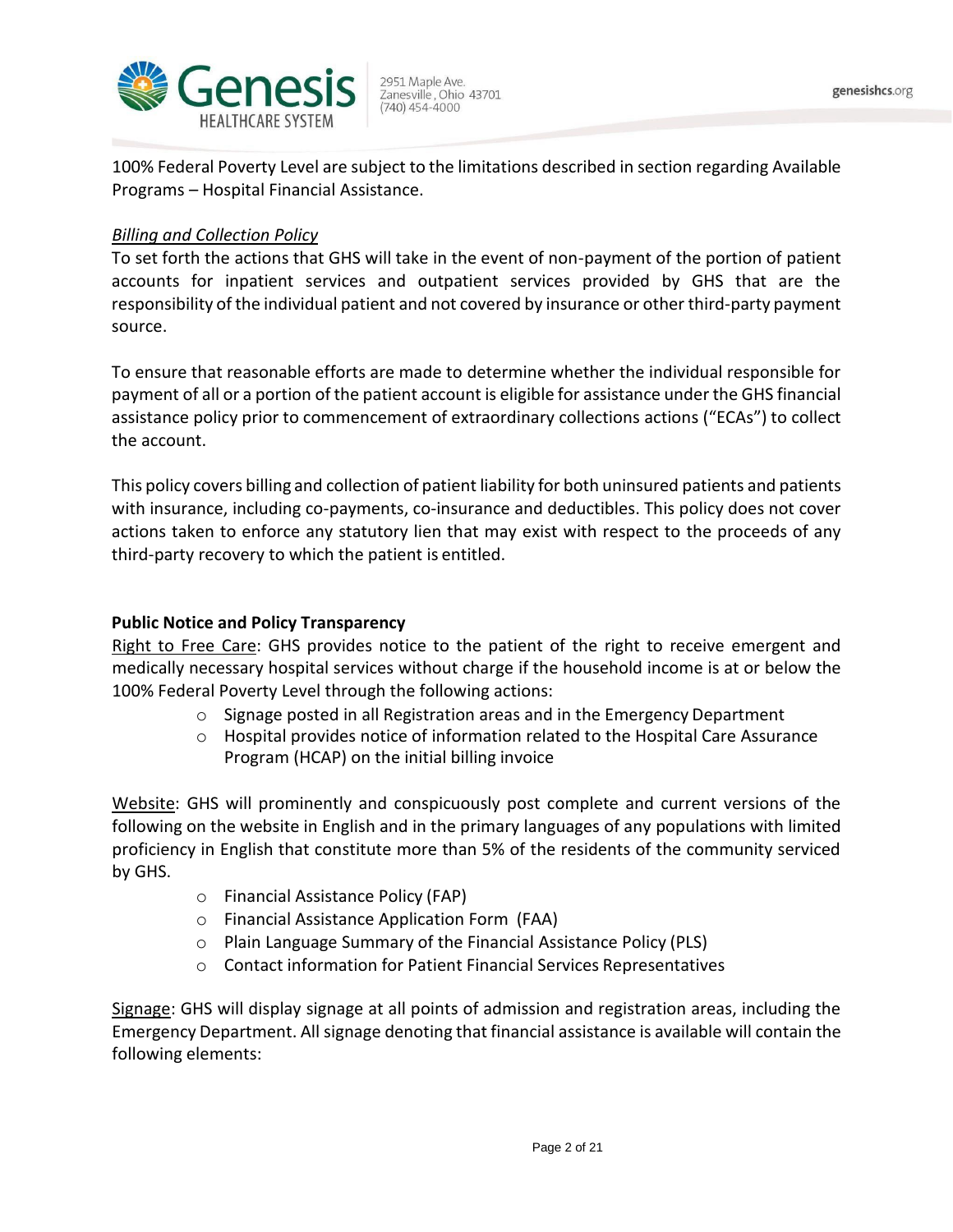

- $\circ$  The hospital facility's website address where the FAP and FAA Form can be accessed
- $\circ$  The telephone number and physical location (room number) that individuals can call or visit with any questions about the FAP or the application process

Financial Counselor Visits: Financial Counselors will seek to provide personal financial counseling to all individuals admitted to GHS. Interpreters will be used, as indicated, to allow for meaningful conversation with individuals who have limited English proficiency. Financial assistance and discount information will be made available.

Plain Language Summary (PLS): The PLS will be disseminated to the community members served by GHS in a manner reasonably calculated to reach members that are likely to require financial assistance.

Financial Assistance Application (FAA) Form Availability: GHS will make FAA forms available by all of the following methods:

- o Downloadable forms located on our website: [www.genesishcs.org](http://www.genesishcs.org/)
	- o Select "Pay a Bill" located at the top of the web page.
	- o Select Financial Assistance located on the left side of web page.
- o Paper mailings as requested by calling Patient Resource Center: 1.866.270.1944 during business hours 8:00 am  $-$  5:00 pm Monday through Friday and located at all registration and admission areas, including the Emergency Department

Billing and Collection Policy: The Billing and Collection Policy is described in detail later in this policy. In summary, this policy states the process in which GHS will bill and collect the patient responsible balances for services incurred by an individual at Genesis Hospital. The Billing and Collection Policy is widely available to the public in all of the following methods:

- o Downloadable forms located on our website: [www.genesishcs.org](http://www.genesishcs.org/)
	- o Select "Pay a Bill" located at the top of the web page.
	- o Select Financial Assistance located on the left side of web page.
- o Paper mailings as requested by calling Patient Resource Center: 1.866.270.1944 during business hours 8:00 am  $-$  5:00 pm Monday through Friday and located at all registration and admission areas, including the Emergency Department

**Emergency Medical Care Policy:** GHS will provide emergency and other medically necessary care to individuals without discrimination regardless of their ability to pay, ability to qualify for financial assistance, or the availability of third-party coverage. GHS and its personnel will not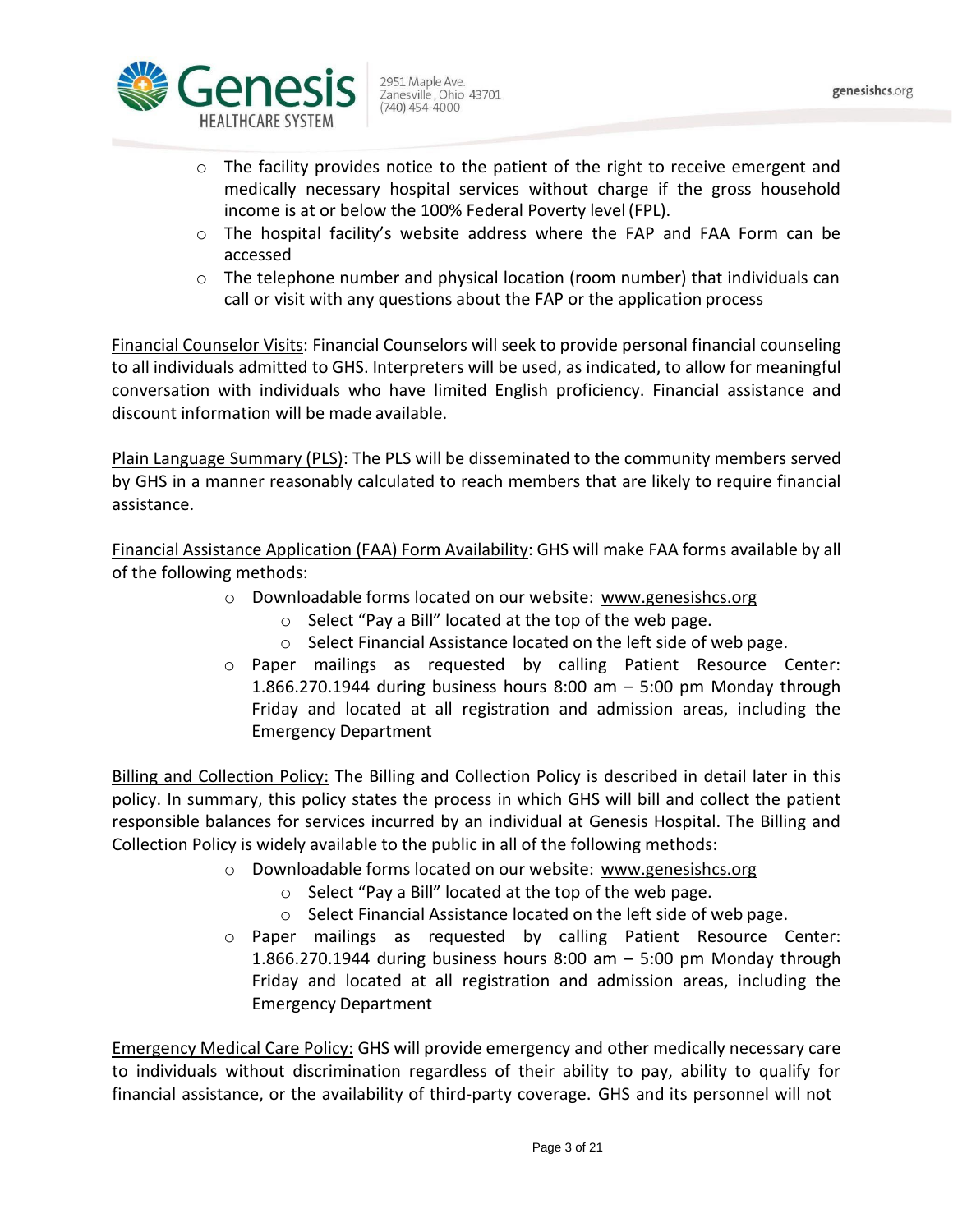

engage in any actions that discourage individuals from seeking Emergency Medical Care, including and without limitation:

- o GHS will not demand payment before treatment of an emergency medical condition.
- o GHS will not engage in or permit collection activities in the Emergency Department or other areas of the hospital where such activities could interfere with the provision of emergency care.

# **Definitions**

*Annual Excess Asset Responsibility:* Amount calculated based on the total value of qualified assets minus \$5,000 multiplied by the corresponding percent for all applicants whose annual income exceeds 100% of the Federal Poverty Level. Patient's responsibility will be determined each calendar year and will not be subject to financial assistance. Note: the Annual Excess Asset Responsibility is not applied in determining discounts related to Genesis NHSC Location(s)financial assistance.

*Application Period:* The period during which GHS must accept and process an application for financial assistance under the FAP. The Application Period begins on the date the care is provided and ends on the 240<sup>th</sup> day after GHS provides the first billing statement.

*Assets:* Dollar value in Checking Account(s), Savings Account(s), Certificates of Deposit(s), Money Market(s), Stocks, Bonds, Mutual Funds, Property Value (exclude primary residence) and "Other" Assets-identified by the patient/guarantor on the Asset Review Form.

*Asset Review Form/Asset Calculation Tool*: Form that is completed and signed by the guarantor that will identify asset value and allow for calculations by Decision Support to calculate the Excess Asset Responsibility due. Refer to Appendix E for calculation.

*Average Generally Billed (AGB):* Average amount reimbursable by insurance carriers calculated to ensure that qualifying patient liabilities of uninsured patients do not exceed the AGB. Discount will be calculated using total gross charges for account and the patient responsible amount will not exceed the amount calculated. Details on AGB calculation is included in Appendix D. Qualifying patient liability is defined as balance(s) that have been identified as FAP- eligible.

*Billing Deadline:* The date after which GHS may initiate ECA against Responsible Individual who has failed to submit an application for financial assistance under the FAP. The Billing Deadline must be specified in a written notice to the Responsible Individual provided at least 30 days prior to such deadline, but no earlier than the last day of the Notification Period.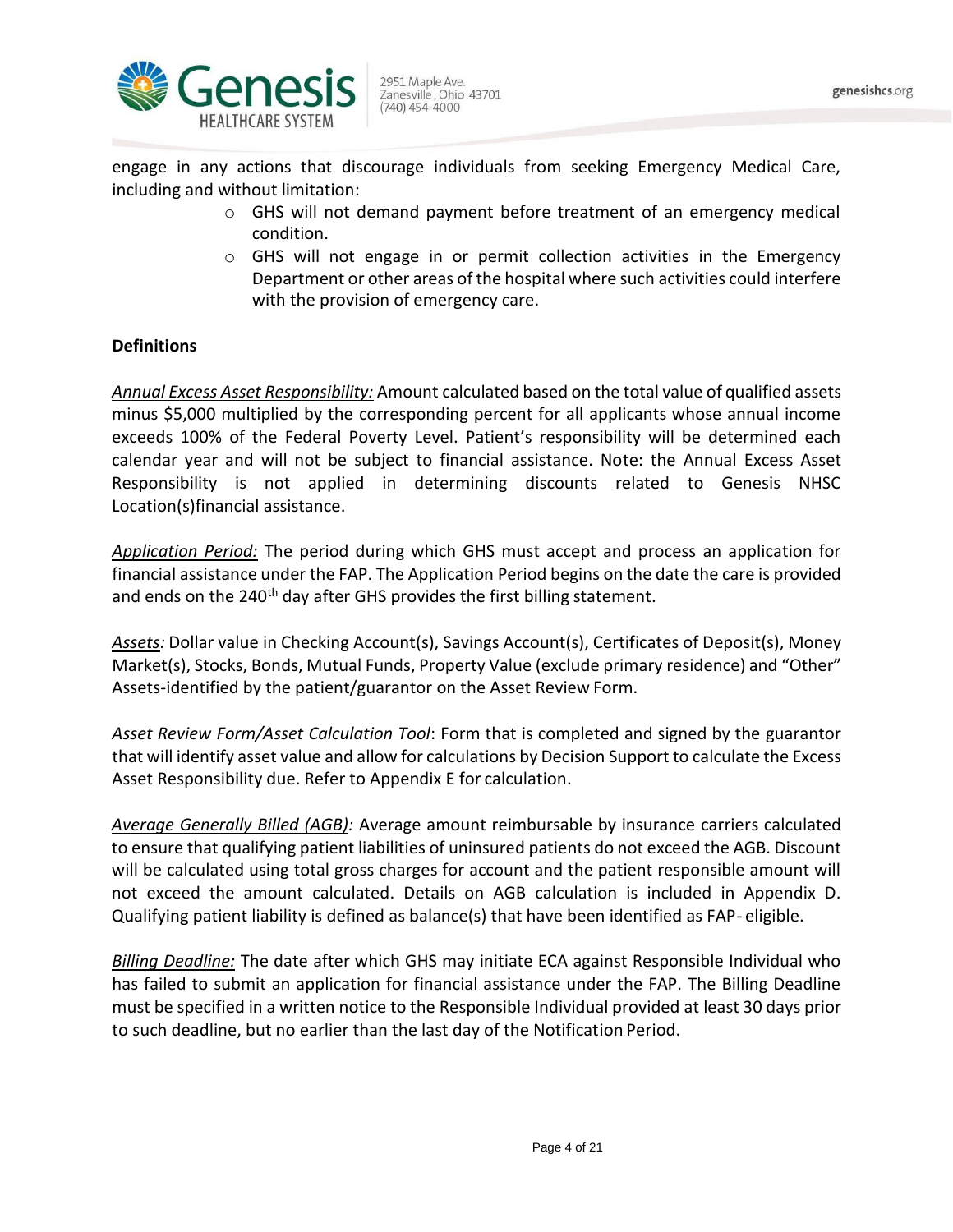

*Catastrophic Financial Assistance:* Excessive Medical Program-Assistance program for medically necessary services that is available for households with annual household income exceeding 300% of the Federal Poverty Level and excessive medical debt related to services incurred at GHS only. Patient's required self-pay responsibility will not exceed 30% of the annual household income. Refer to Appendix F for calculation.

*Completion Deadline:* The date after which GHS may initiate or resume an ECA against an individual who has submitted an incomplete FAP if that individual has not provided the missing information and/or documentation necessary to complete the application. The Completion Deadline must be specified in a written notice and must be no earlier than the later of (1) 30 days after GHS provided the individual with this notice; or (2) the last day of the Application Period.

*Extraordinary Collection Action (ECA):* Any action against an individual related to obtaining payment of a Self-Pay Account that requires legal or judicial process or involves selling of a Self-Pay account to another party or reporting adverse information about the Responsible Individual to consumer credit reporting agencies or credit bureaus. ECAs do not include a transfer of patient liability to another party for purposes of collection without the use of any ECAs.

*FAP-Eligible Individual:* A Responsible Individual eligible for financial assistance under the FAP without regard to whether the individual has applied for assistance.

*Federal Poverty Level (FPL):* Poverty thresholds that are issued each year in the Federal Register by the Department of Health and Human Services (HHS)<http://aspe.hhs.gov/poverty>

*Financial Assistance Policy (FAP):* GHS Financial Assistance Program for Uninsured and insured patient responsibility; which includes eligibility criteria, maximum billed charges calculation, method for applying policy, and availability of applications.

*Genesis NHSC Qualifying Site Locations or "Genesis NHSC Location(s)":* The Genesis practice locations that are National Health Service Corps (NHSC) qualifying sites. These locations offer financial assistance to individuals and families without requiring Annual Excess Asset Responsibility related to services at the NHSC location, and determine eligibility solely based on annual incomes and household size, as further set forth in this policy. The current locations, which is subject to change based on continuing qualification and approval, are as follows:

> *Genesis Crooksville Family Practice Genesis Junction City Family Practice Genesis New Lexington Family Practice Genesis Somerset Family Practice Genesis Coshocton Primary Care Office*

*For NHSC approved Genesis sites, the requirement for patients to apply for Medicaid and provide denial documentation prior to, and to be considered eligible for, applying for financial assistance through the sliding fee discount is not applicable.*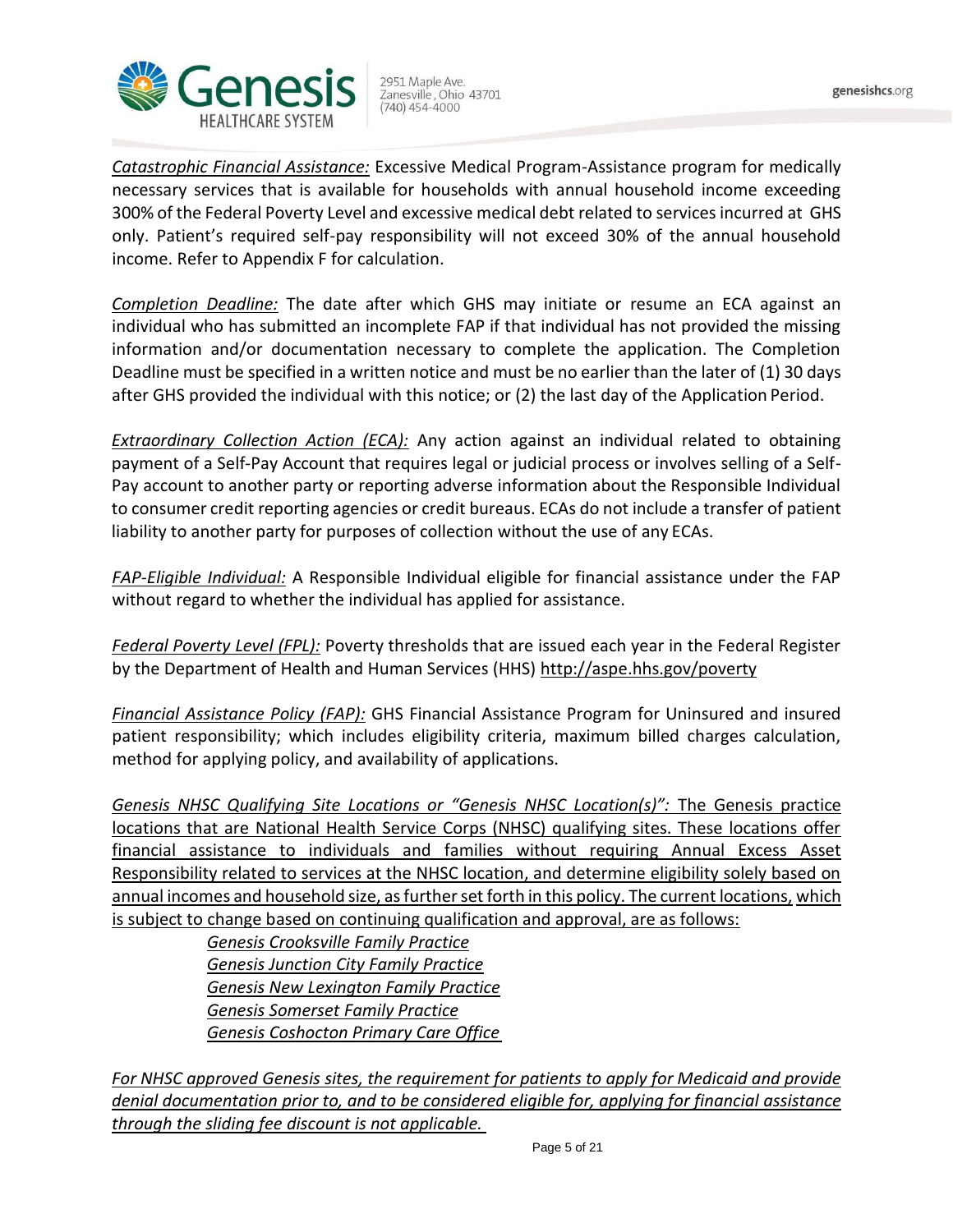

2951 Maple Ave.<br>Zanesville , Ohio 43701<br>(740) 454-4000

*Gross Household Income*: Any gross earnings/benefit from Employment, Bureau of Worker's Compensation, Unemployment, Veterans Administration, Social Security, Social Security Disability, SSI, Department of Human Services Cash Benefit, Dividends, Interest, Alimony, Child Support, Rental Income or the sale of possessions.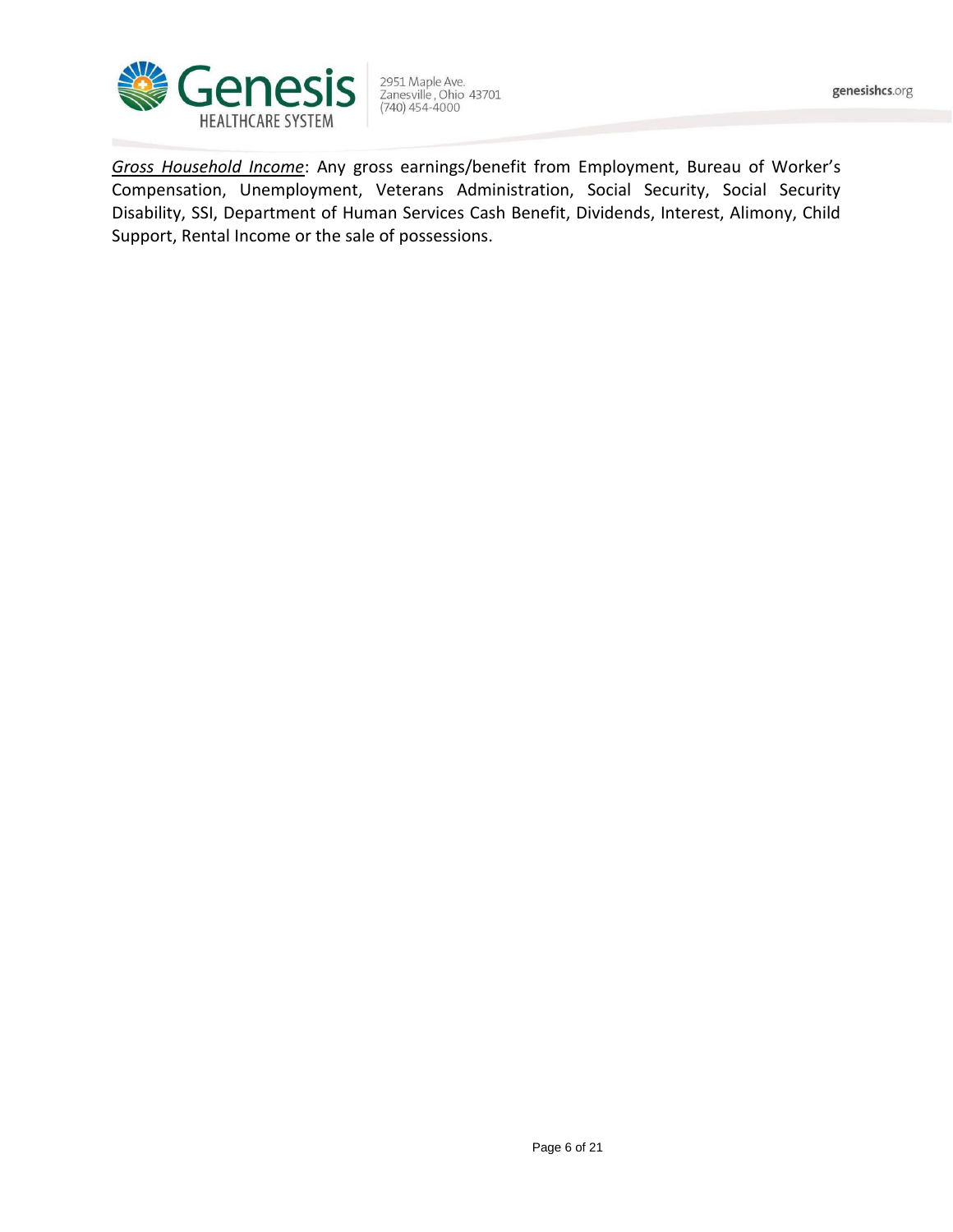

2951 Maple Ave.<br>Zanesville , Ohio 43701<br>(740) 454-4000

*Hospital Care Assurance (HCAP)*: Hospital assistance program for household incomes at or below the 100% Federal Poverty Level, provided for medically necessary healthcare services.

*Indigent:* Refers to patient that has no financial resources to pay the obligated charges.

*Medically Necessary Services:* Inpatient or Outpatient healthcare services provided for the purpose of evaluation, diagnosis and/or treatment of an injury, illness, disease or its symptoms, which if left untreated, would pose a threat to the patient's ongoing health status.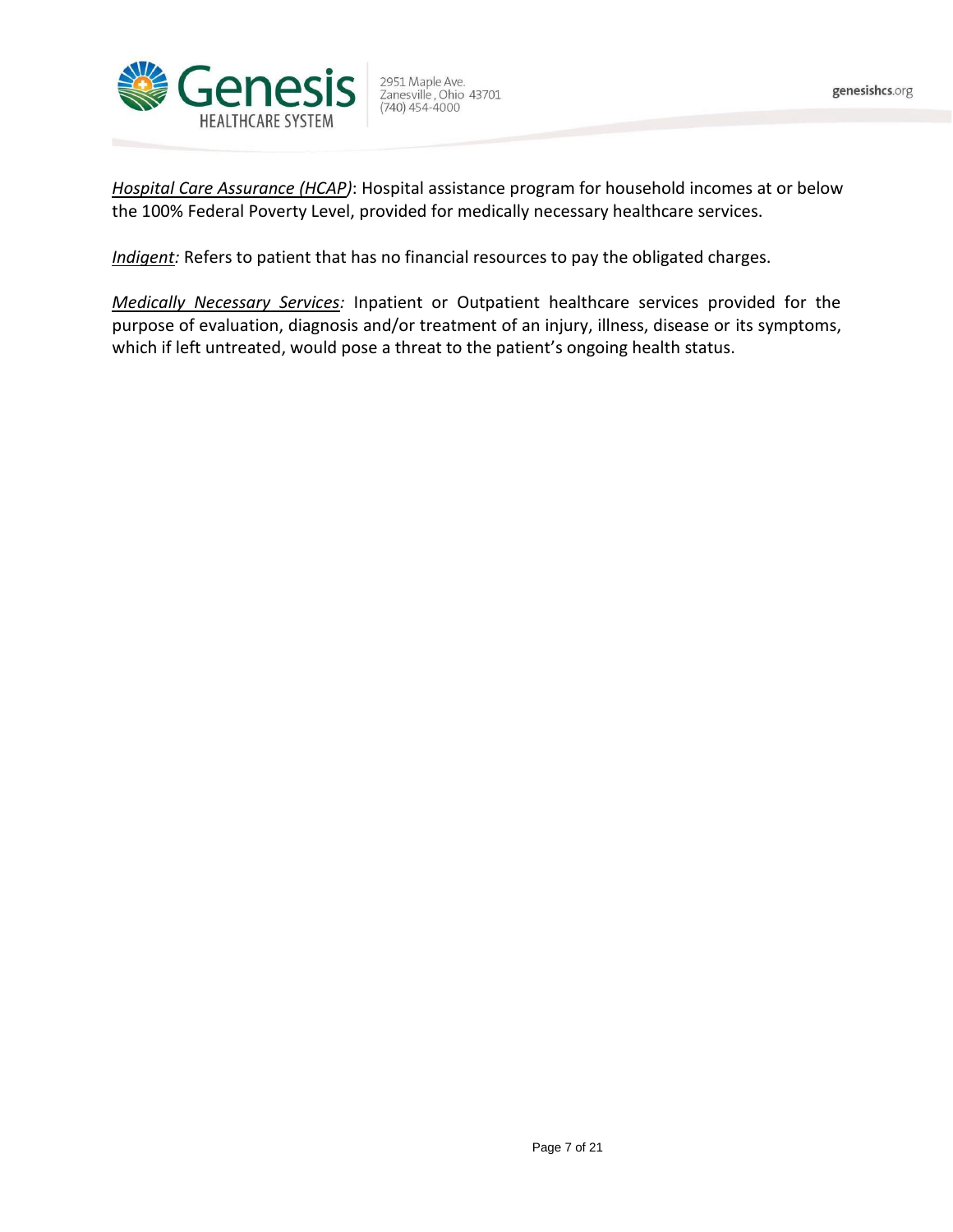

*Notification Period:* the period during which GHS must notify an individual about its FAP in order to have made reasonable efforts to determine whether an individual is FAP-Eligible. The Notification Period begins on the first date care is provided to the individual and ends on the 120<sup>th</sup> day after GHS provides the individual with the first billing statement for thecare.

*Patient Liability:* Portion of a patient account that is the individual responsibility of the patient or other Responsible Individual, net of the application of payments made by any available healthcare insurance or other third-party payor (including co-payments, co-insurance and deductibles), and any net of any reductions or write off made with respect to such patient account after application of financial assistance, as applicable.

*Plain Language Summary:* a written statement that notifies a patient and applicable Responsible Individuals that GHS offers financial assistance under the FAP for inpatient and outpatient services provided at GHS hospital from which the patient is being discharged.

*Qualified Household:* Includes the patient, patient's spouse and children (biological or adopted) who are under the age of eighteen and reside in the home.

Additional clarification:

- o Excludes Step-Parent or Step-Children
- o Shared Parenting-minor child's residence is determined by custodial parent's designation (school record)
- o Separated Marital Status-If sharing household with spouse, spouse is a dependent; must include spouse's gross income
- o Separated Marital Status-No longer residing in household. No financial support. Spouse is included as a dependent. Income verification statement is required to confirm date of separation, and written notice-no longer sharing a residence or providing financial support to one another.
- $\circ$  Legal Custody (temporary or permanent) does not constitute a household dependent for grandparent or appointed guardian.
- $\circ$  Patient 18 years of age or older is defined as an adult that is responsible for himself or herself, regardless of full-time student status.

*Responsible Individual:* the patient and any other individual having financial responsibility for a patient balance.

*Self-employed:* Income produced when one or more household members has a business or trade service through self or a created corporation.

*Uninsured:* Individuals who do not have healthcare coverage, whether through an insurance carrier or a government program, and who do not have a right to be reimbursed by anyone else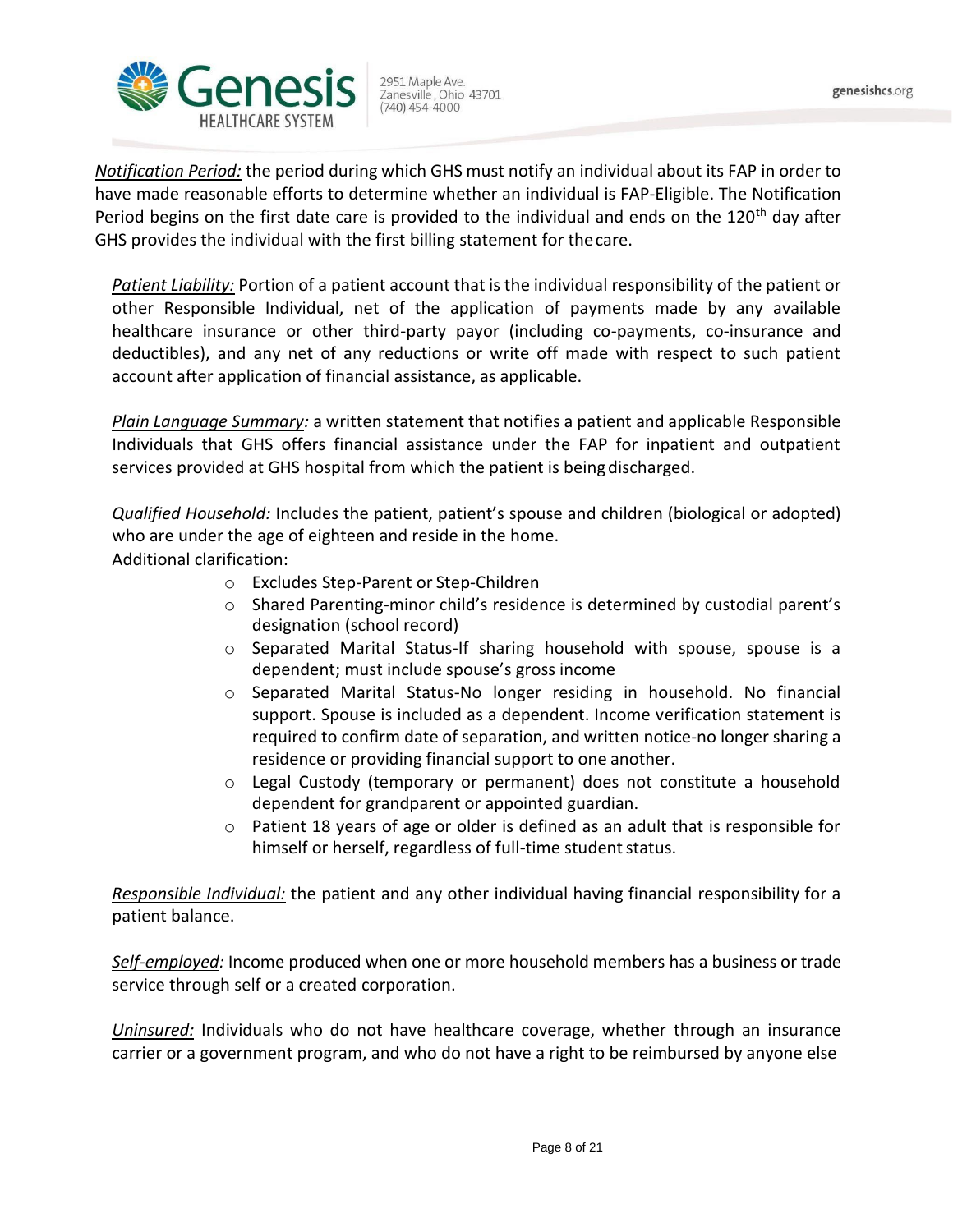

for their healthcare expenses. This individual automatically qualifies for the standard uninsured discount and may also qualify for financial assistance, if applicable.

*Zero Income:* No income for specific months identified. Requires a signed written statement with reference to source assisting household with shelter and necessities.

# **Available Financial Assistance Programs**

Disability Assistance (DA) Program: Disability Assistance coverage is an automatic approval for free care. Proof of Disability Assistance eligibility is required either by copy of issued card, online verification, or written/signed notice from a representative of the Department of Human Services County Office. Any payment received from the patient on accounts that are deemed eligible for the Disability Assistance (DA) will be refunded to the patient.

Hospital Care Assurance Program (HCAP): OAC 5160-2-07.17 requires that all hospitals write off bills for basic, medically necessary hospital level services to patients with family incomes at or below federal poverty limits, as defined by the rule. OAC 5160-2-07.17 does not cover transplant services, physician charges, ambulance and patient convenience items (telephone, parking, television, personal items). In order for a patient's care to qualify, the patient must meet all of the following criteria:

- o Resident of Ohio
- o Not a Medicaid Recipient
- o Annual Gross Household Income at or below the 100% Federal PovertyLevel

Eligibility is based on gross household income three (3) months and/or twelve (12) months prior to **date of service**. Accounts that are in Bad Debt Status are also eligible to be reviewed for discount and processed if the patient is determined to be eligible. All accounts will be returned from Bad Debt until determination is made. Any payment received from the patient on account(s) that are deemed eligible for HCAP will be refunded to the patient.

OAC 5101:3-2-07.17 establishes a three-year limitation on applications effective for dates of service on and after December 14, 2000. The rule states that the three-year limit begins on the date of the first follow-up notice sent to a patient, not the date of service. A Patient that provides a signed refusal to apply for Medicaid will not be eligible for the 100% discount, HCAP or Hospital Financial Assistance. The assistance opportunity will be the Tier 2 discounts *(description located in Appendix C)*.

Hospital Financial Assistance: GHS has established a financial assistance policy that emphasizes our focus on providing excellent patient care to all members of our community regardless of their ability to pay. Each year, funds are set aside to assist individuals serviced by GHS that are not Medicaid recipients and have a household income between 101 and 300% of the Federal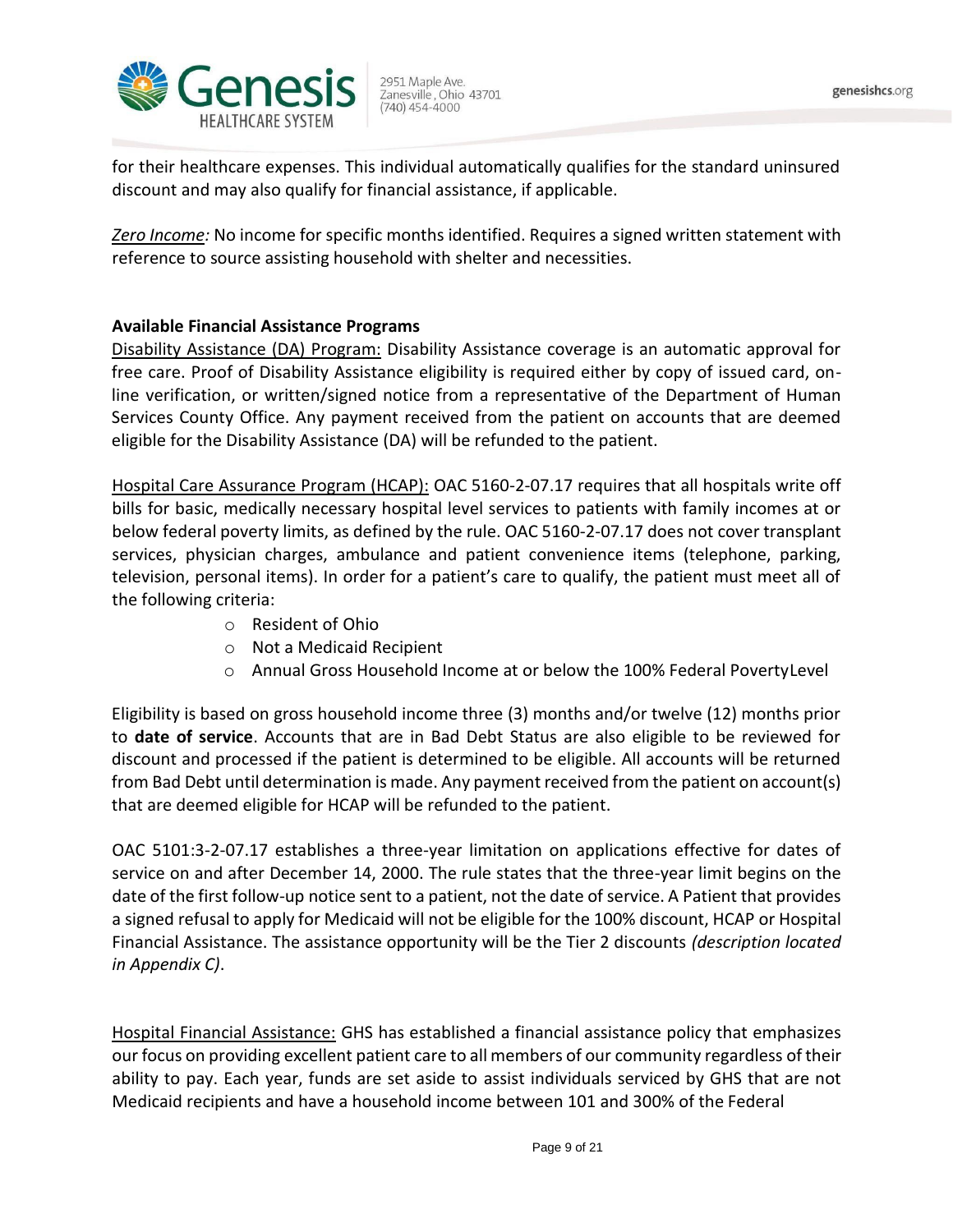

Poverty Level. All payments received from patients in excess of \$5 (five dollars) will be refunded, exceptions are payments made toward ineligible amounts and payments made towards accounts awarded financial assistance based on change in status. The annual excess asset patient responsibility payments are not eligible for financial assistance. The annual excess asset patient responsibility is determined by the value of eligible assets in excess of \$5,000. A percentage of the value of assets in excess of \$5,000 will be due annually as part of the financial assistance policy. The amount will be calculated based on the total value of qualified assets minus \$5,000 multiplied by the corresponding percent for all applicants whose annual income exceeds 100% of the Federal Poverty Level. Patient's responsibility will be determined each calendar year and will not be subject to financial assistance. Amounts that exceed \$5,000 up to \$10,000 will have a 2.5% Excess Asset Patient Responsibility, all amounts greater than \$10,000

will have a 5% Excess Asset Patient Responsibility. In regard to Genesis NHSC Location(s) FAP, the Excess Asset Patient Responsibility shall not apply and financial assistance shall be determined solely based on income and family size.

Each year the U.S. Department of Health and Human Services makes available the Federal Poverty Income Guides, which go into effect on the year of the publication date in the Federal Register. Federal poverty guidelines in place on the date of admission or service shall be used to determine eligibility for assistance.

Assistance will be based on a three-tiered Sliding Fee Schedule (table available in Appendix C):

- o Hospital Financial Assistance Tier 1- available for households with annual income between 101-138% of the Federal Poverty Level. Patient responsibility will be zero contingents upon all requirements after meeting the Annual Excess Asset Responsibility.
- o Hospital Financial Assistance Tier 2- available for households with annual income between 139-225% of the Federal Poverty Level. Patient responsibility will be 25% of remaining balance contingent upon all requirements after meeting the Annual Excess Asset Responsibility.
- $\circ$  Hospital Financial Assistance Tier 3 available for households with annual income between 226-300% of the Federal Poverty Level. Patient responsibility will be 41% of remaining balance contingent upon all requirements after meeting the Annual Excess Asset Responsibility.

Excess Asset Patient Responsibility will be assessed each calendar year and will be subject to all collection efforts including credit agency reporting.

Catastrophic Hospital Financial Assistance: GHS understands that healthcare can become a financial hardship. Patients that do not meet hospital financial assistance qualifications may need help meeting their financial obligations. Catastrophic Hospital Financial Assistance is available to individuals that have hospital bills in excess of 30% of their gross household income, are not a Medicaid recipient and have contacted GHS to receive assistance. Each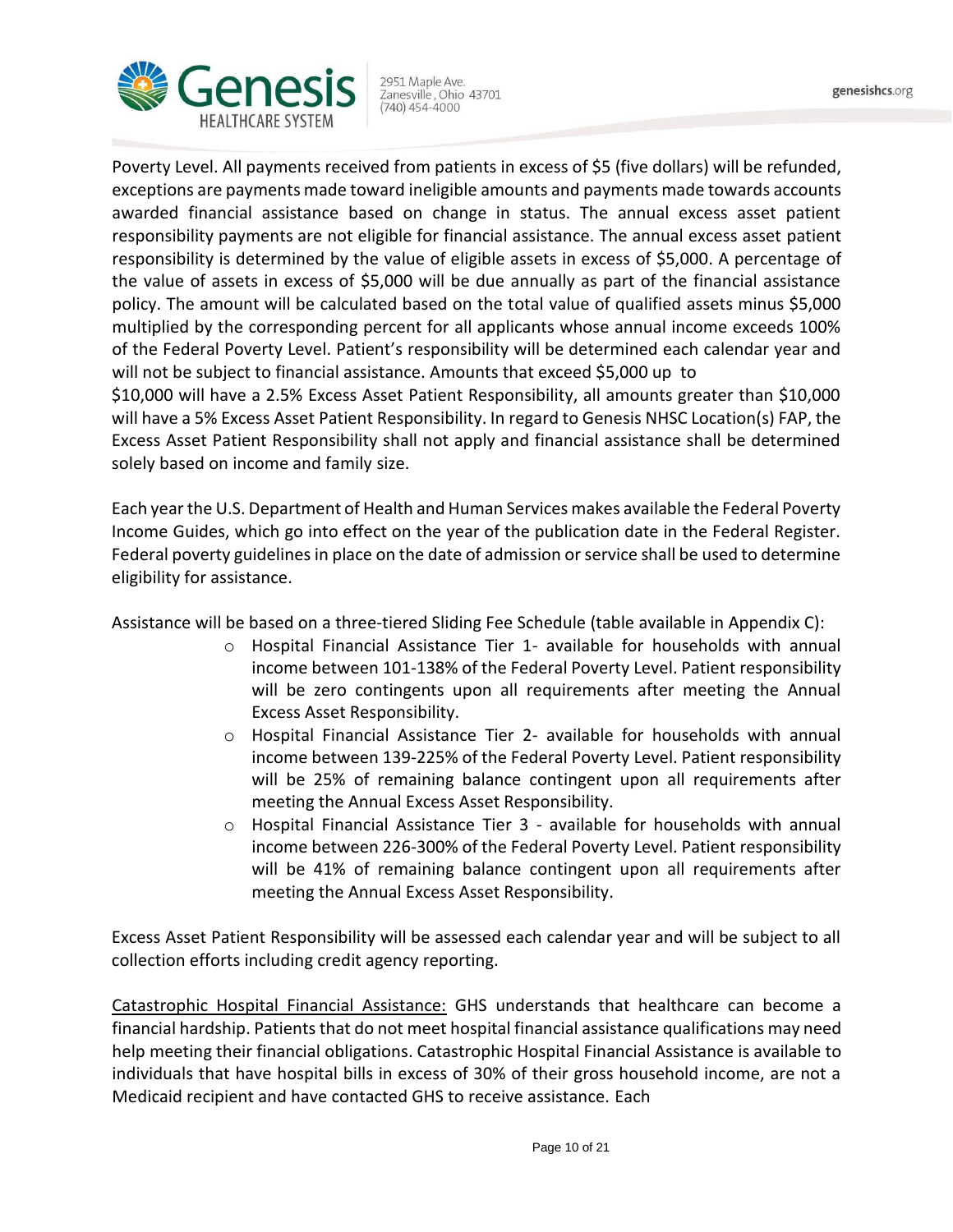

request will be reviewed and processed by a Genesis Representative. Excessive Medical discount will be applied, when appropriate. Catastrophic Hospital Financial Assistance is based on account balance due at time of application. Previous payments received will not be refunded.

Financial Assistance Summary: All discounts will be applied in the order listed within this section and notification will be sent to recipients of financial assistance in an acceptable manner and timeframe. All discounts will be applied to the remaining amount due for any qualified applicant. The remaining amount due for any qualified applicant will not exceed the AGB. All payments received will remain payments on account except where specified that payments will be refunded. All collection efforts will cease upon receipt of financial assistance application and all accounts will be returned from bad debt until a determination is made. In addition, prompt pay discounts are available for individuals that wish to pay their accounts in full and payment plans are available for individuals that would like to pay their balance over a specific period of time. A limitation of charges has been set in place for cases of emergent or medically necessary services, a patient who is eligible or ineligible for one of the financial assistance programs will not be charged more than the amounts generally billed (AGB) based on the Third Party Fee for Service Beneficiaries. Calculation of AGB is available in AppendixD.

HB/PB E-Visits, Cosmetic procedures, and special elective procedures (EX- cardiac rehab, tubal ligation reversal, or GRIP visits, cardiac scoring, Sclerotherapy procedures) are **not** eligible for Financial Assistance or HCAP.

Audiology Services- Hearing aids are NOT eligible for financial assistance or HCAP. Hearing Aid repairs are not eligible for Financial Assistance, HCAP, OR the uninsured discount.

Bankruptcy Adjustments- Once bankruptcy documentation is received; any remaining balances the patient has at that time would be adjusted as long as the DOS qualifies for the bankruptcy timeframe. Pat Code: 2008 HB Bankruptcy Adjustment.

Estate Adjustments- Our Attorney's office handles deceased patient accounts and after exhausting all efforts to collect, send back to GHS for an adjustment on any remaining balances the deceased patient may have.

\*Any cases that are 6 months greater than the date of death are unable to be sent to our Attorney's office as they are unable to file on those, so those remaining balances would be adjusted at that time.

\*These accounts are also tagged as "outsourced" in Epic, however, remaining as part of the active AR, just specified in an outsource category.

Adjustment Pat Codes:

2152 HB Medicare Estate Adj. 2051 HB Other Estate Adj.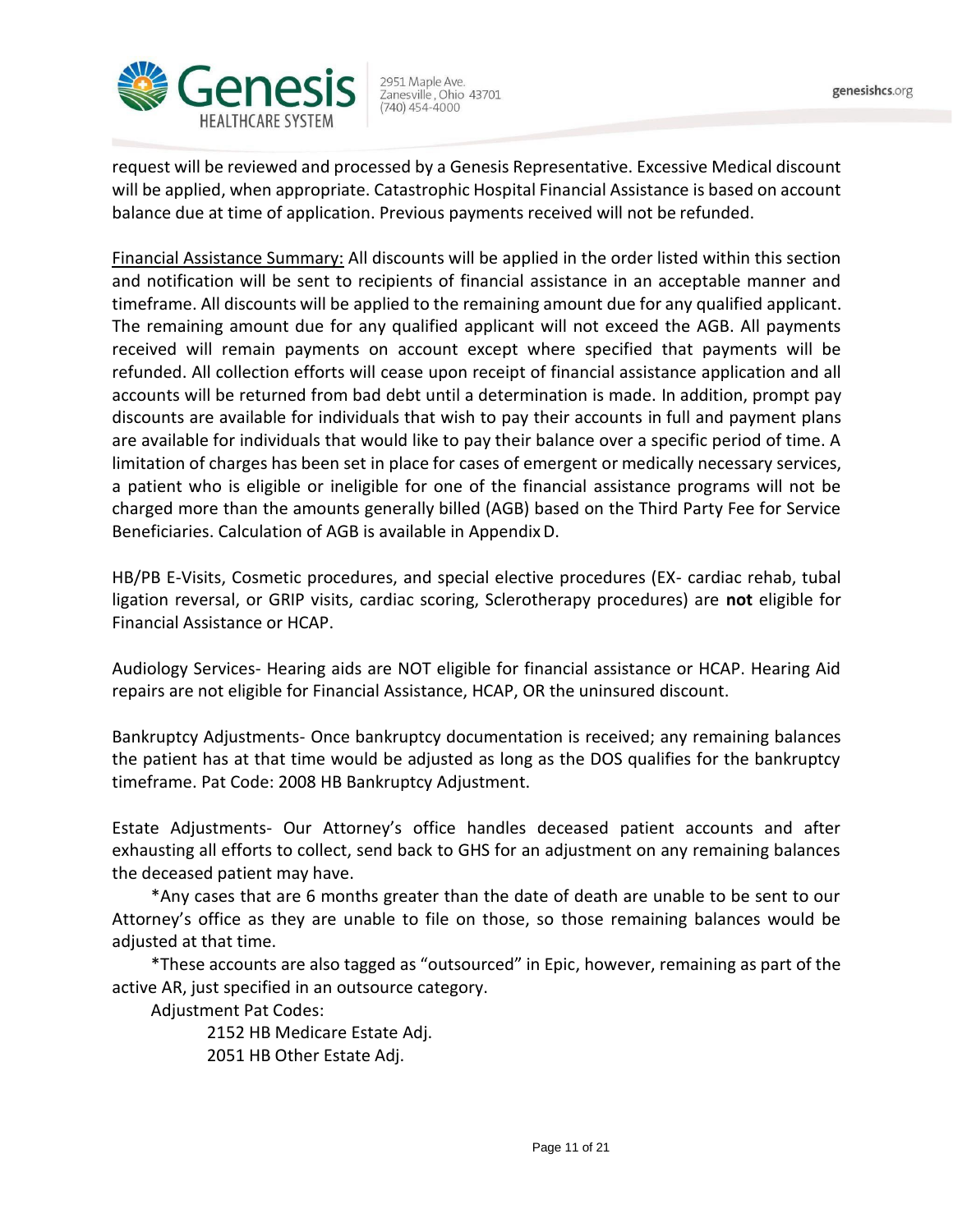

#### **Billing and Collections**

Subject to compliance with the provisions of this policy, GHS may take any and all legal actions, including ECAs, to obtain payment for services provided. GHS will not engage in ECAs, either directly or by any debt collection agency or other party to which the hospital has referred the patient's debt, before reasonable efforts are made to offer the financial assistance opportunity and determine eligibility for submitted applications received from the Responsible Individual.

All patients will be offered a Plain Language Summary of the Hospital's financial assistance policy prior to discharge from the hospital. At least three separate communications will be mailed to the last known address of each Responsible Party prior to the end of the notification period that will include the plain language summary. At least 60 days will lapse between the first and third required communication. Detailed itemized statements will be made available upon request except where prohibited by state or federal regulations. Accounts with zero balance will not receive three separate communications; however, the individuals are eligibleto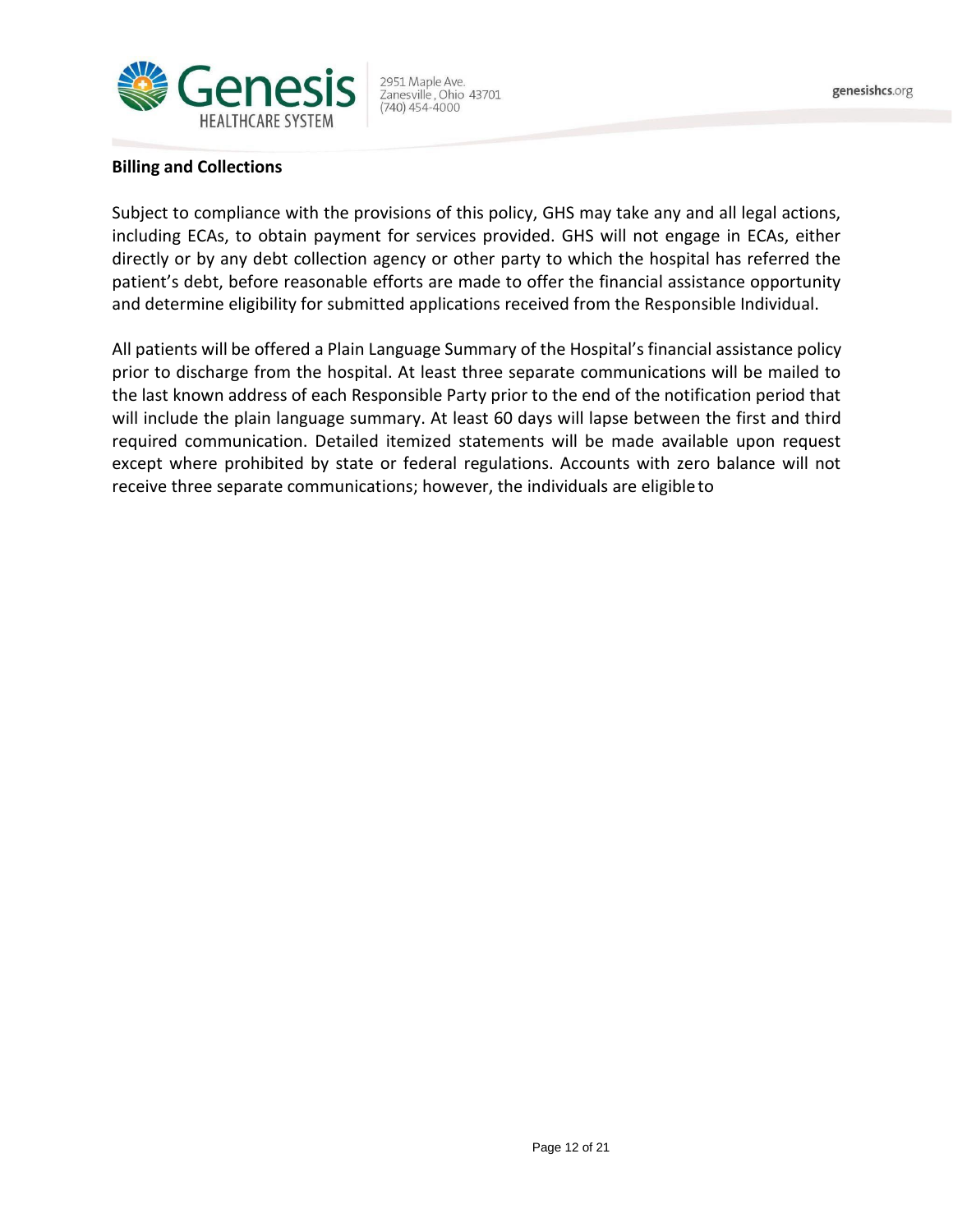

apply for financial assistance. If responsible party is found to be eligible for financial assistance; any appropriate refunds will be made after all other debt for that Responsible Party has been met.

All responsible parties will receive written notification regarding ECAs that may commence if action is not taken. Thirty days will lapse between issuance of notification and commencement of ECA. Action constitutes making payment arrangements for the amount due or completing a financial assistance application.

ECAs may commence if, payment arrangements have not been made and met, 30 day written notification has been provided to the responsible parties and one of the following occur:

- 1. Responsible individual fails to apply for financial assistance under the FAP by the last day of the Notification Period;
- 2. Responsible individual fills out a financial assistance application and the patient is denied assistance due to ineligibility and receives a letter indicating reason fordenial;
- 3. Responsible individual receives less than 100% financial assistance and fails to make or meet payment arrangements or;
- 4. Responsible individual submits an incomplete financial assistance application and does not comply within 30 days of request for additional information

A letter indicating intent to transfer account balance to a collection agency shall be mailed to the last known address of the responsible party prior to placing the account with a collection agency.

Any responsible party contacting GHS concerning financial assistance availability will be provided with information requested and instructed on how to obtain a free copy of the application and policy.

After the commencement of ECAs is permitted, external collection agencies shall be authorized to report patient liability to credit agencies, file litigation, obtain judgment liens and execute upon such judgment liens using lawful means of collection; provided, however, prior approval from GHS shall be required before lawsuits may be initiated and prior approval must be received from GHS before any physical detention or arrests are made of any responsible party.

Patients who are able, but unwilling, to pay for GHS services are considered bad debt and will be referred to outside agencies for collection. Patients who qualify for financial assistance, but fail to pay the self-pay remainder due following the appropriate discount, are considered bad debt for the amount of such balance and will be referred to outside agencies for collection.

This policy is available free of charge to the public. Copies of the policy are available at all registration areas, Genesis website: [www.genesishcs.org, a](http://www.genesishcs.org/)nd may be requested by mail. The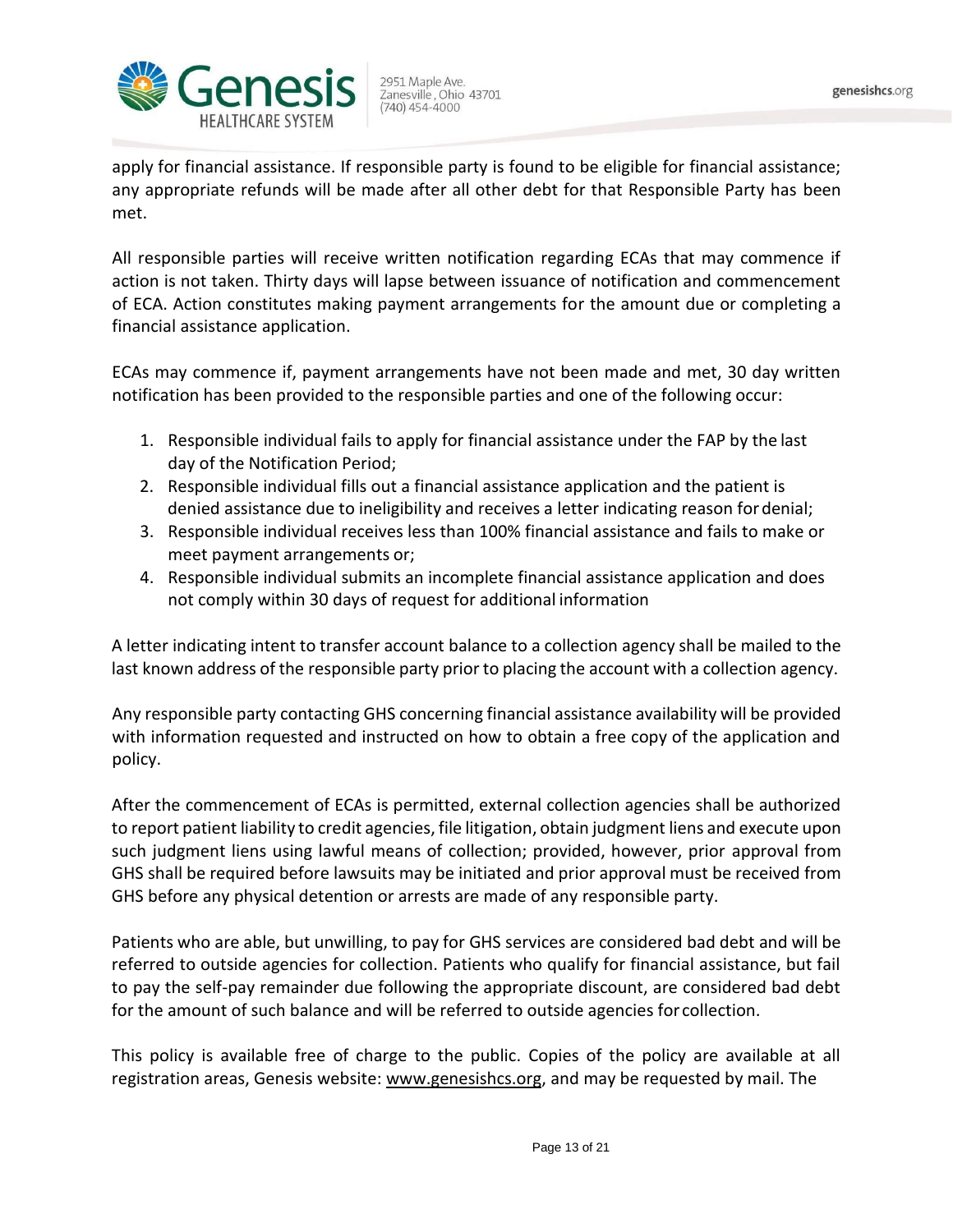

policy will be published in English and any language that exceeds 5% of the population and the language of more than 1,000 members of the community of the coverage area.

If GHS refers or sells patient debts to another party during the Application Period, the written agreement with such party must obligate such party to:

- 1. Refrain from engaging in ECAs until the Application period haslapsed;
- 2. Suspend any ECAs if the individual submits a FAP application during the Application Period;
- 3. If the Responsible Individual is determined to be FAP-eligible, ensure that the individual does not pay and is not obligated to pay more than required, and to reverse any ECA previously taken; and
- 4. Obtain similar provisions in a written agreement if such party refers or sells the debt to yet another party.

If GHS has initiated ECAs or collection efforts, the following must be met in order to stop ECAs and process refunds for any payments made toward balance due:

- 1. Completed application is on file;
- 2. Proof of income is provided for 3 or 12 months prior to date of service;
- 3. Medicaid determination is met for all applicants with income < 139% of Federal Poverty Level and;
- 4. Determination has been made that the individual is eligible for financial assistance

# **Responsibilities**

GHS and individuals each have responsibilities for general processes related to financial assistance and billing collections.

GHS Responsibilities:

- $\circ$  GHS will maintain a financial assistance policy to evaluate and determine eligibility for financial assistance.
- o GHS will communicate the availability of financial assistance to all individuals in a manner that promotes full participation by individuals.
- $\circ$  GHS will properly instruct all staff involved in the patient registration, billing, and follow-up areas to answer or direct questions regarding the financial assistance policy to a Patient Financial Services Specialist.
- $\circ$  GHS requires all contracts with third party agents who collect bills on behalf of GHS to include provisions that these agencies will follow GHS financial assistance policies.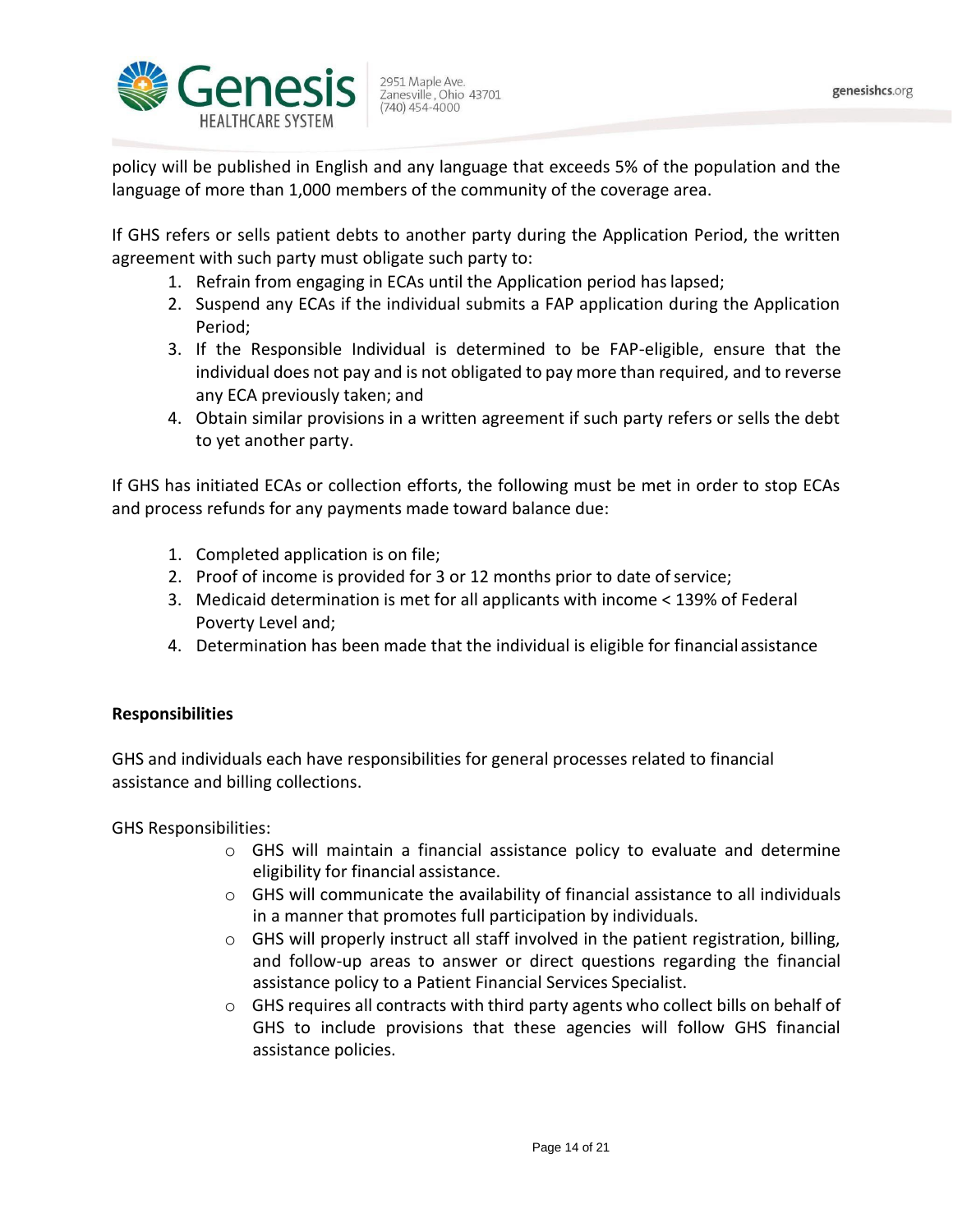

- o GHS Decision Support department provides organizational oversight on financial assistance policies/processes that govern the financial assistance process.
- $\circ$  After receiving the individual's request for financial assistance, GHS notifies individual of the eligibility determination within a reasonable period oftime.
- o GHS provides options for payment arrangements.
- o GHS upholds and honors individual's rights to appeal decisions and seek reconsideration.
- o GHS maintains (and requires billing contractor to maintain) documentation that supports the offer, application for, and provision of financial assistance for a minimum of seven years.
- $\circ$  GHS will periodically review and incorporate updates to the federal poverty guideline published by the United States Department of Health and Human Services.
- o GHS will calculate amounts generally billed (AGB) utilizing the look back method by March 31 each year using the actual data from the prior year. Any unpaid claims by the date of calculation will be calculated utilizing average collections for that payor or financial class.

Individual Patient Responsibilities:

- $\circ$  To be considered for a discount under the financial assistance policy, the individual must cooperate with GHS to provide the information and documentation necessary. Patient or guarantor will be encouraged to apply for other existing financial resources that may be available to pay for healthcare, such as Medicare, Medicaid, third-party liability, Healthcare Spending Accounts, etc.
- $\circ$  To be considered for a discount under the financial assistance policy, the individual must provide GHS with financial and other information needed for eligibility (this includes completing the required application forms and cooperating fully with the information gathering and assessmentprocess).
- $\circ$  An individual who qualifies for a partial discount must cooperate with the hospital to establish a reasonable payment arrangement.
- $\circ$  An individual who qualifies for partial discounts must make good faith efforts to honor the payment arrangement for their discounted hospital bills. The individual is responsible to promptly notify GHS of any change to financial situation so that the impact of the change may be evaluated against financial assistance policy and their discounted hospital bills to enable GHS to take appropriate action to assist the individual in meeting their financial obligations.
- o An individual must meet all applicable financial obligations associated with qualified assets.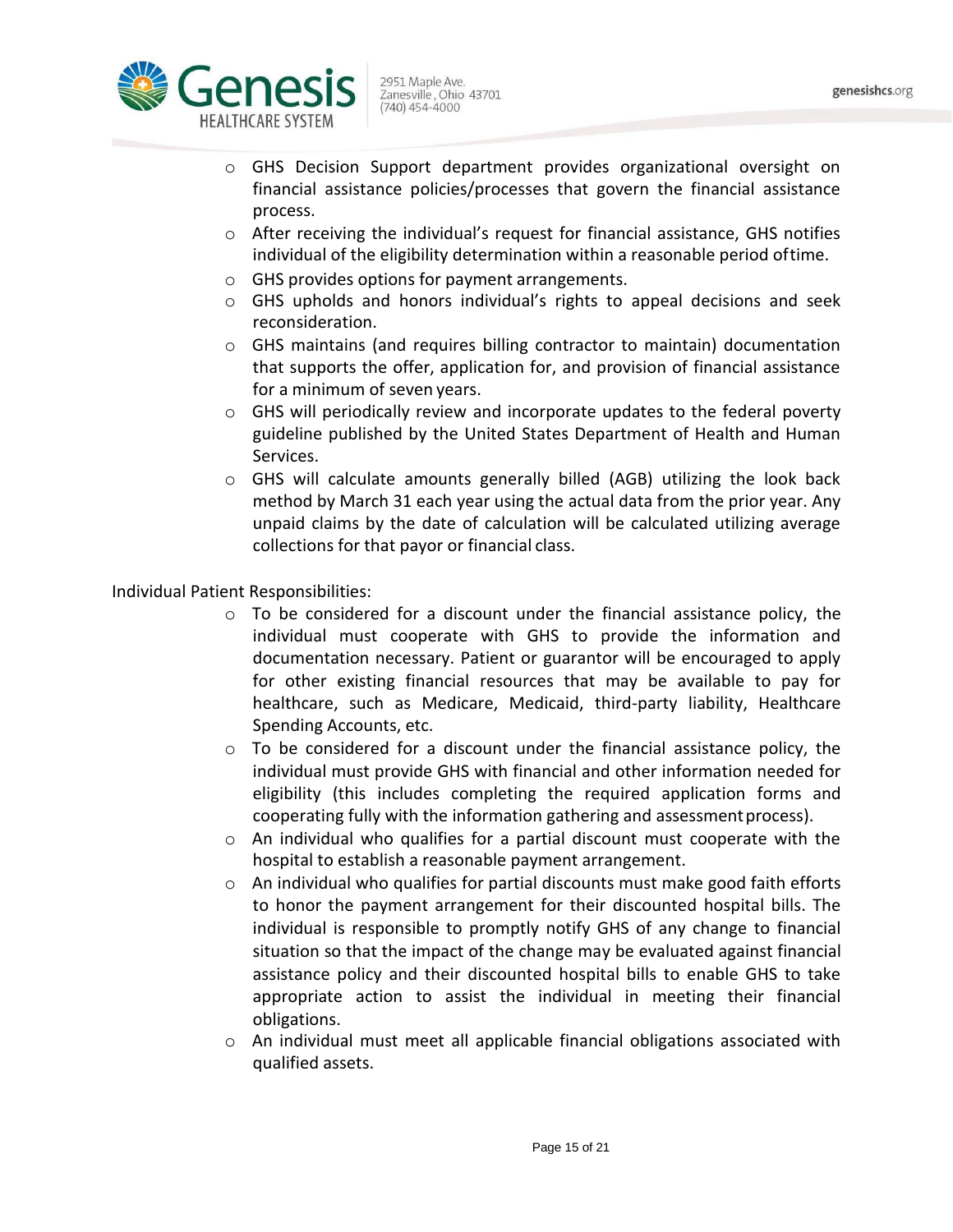

### **Determination and Process**

GHS will process all financial assistance applications in a manner that is equitable, consistent, and timely.

Identification and eligibility: Requests for financial assistance will be accepted by GHS for the greater of the Application period or as identified in OAC 5101:3-2-07.17. Individuals will be notified of the availability of financial assistance through the following ways:

- $\circ$  Registration and pre-registration processes will promote identification of individuals that may need financial assistance.
- $\circ$  Counselors will make best efforts to reach all inpatients during the course of their stay or at time of discharge, if cleared by attending nurse.
- $\circ$  PLS summary will be included in at least three billing statements that are sent to the patient during the 120-day notification period following and including the first post discharge billing statement.
- $\circ$  Individuals will be informed about GHS FAP in all oral communications, if patient indicates the need for financial assistance.
- $\circ$  Individuals will be provided with at least one written notification, generated no sooner than 90 days following the first post-discharge billing statement. The purpose of the notification isto inform an individual that the hospital may take action, no sooner than 30 days following the date of the warning notification, to report adverse information about the individual to consumer credit reporting agencies/credit bureaus, if the individual does not submit a Financial Assistance Application (FAA) or pay the amount due by a specified deadline.
- $\circ$  All accounts will be recalled from any outsource/collection agency upon receipt of financial assistance except where application deadline haslapsed.
- $\circ$  For Genesis Outpatient Pharmacy ONLY- The first 30-day prescription refill will be filled and covered by the Genesis outpatient pharmacy department in order to allow appropriate time for the patient to complete the application and for Genesis staff to review the application. (The second 30-day prescription will be patient responsibility if the patient does not complete the application).

Application Frequency: Individuals may apply for financial assistance for any balance owed to GHS for hospital services provided, but must apply for each of the following individually:

- $\circ$  Outpatient Services-May consider an eligibility determination to be effective for 90 days from the month in which an application is signed, after which a new signed application will be required.
- $\circ$  Inpatient Services-Must be considered per admission. Application signature and date must be on or after the date of admission.
- o For Genesis Outpatient Pharmacy ONLY- financial assistance application will be valid for 12 rolling calendar months from approved application signature date.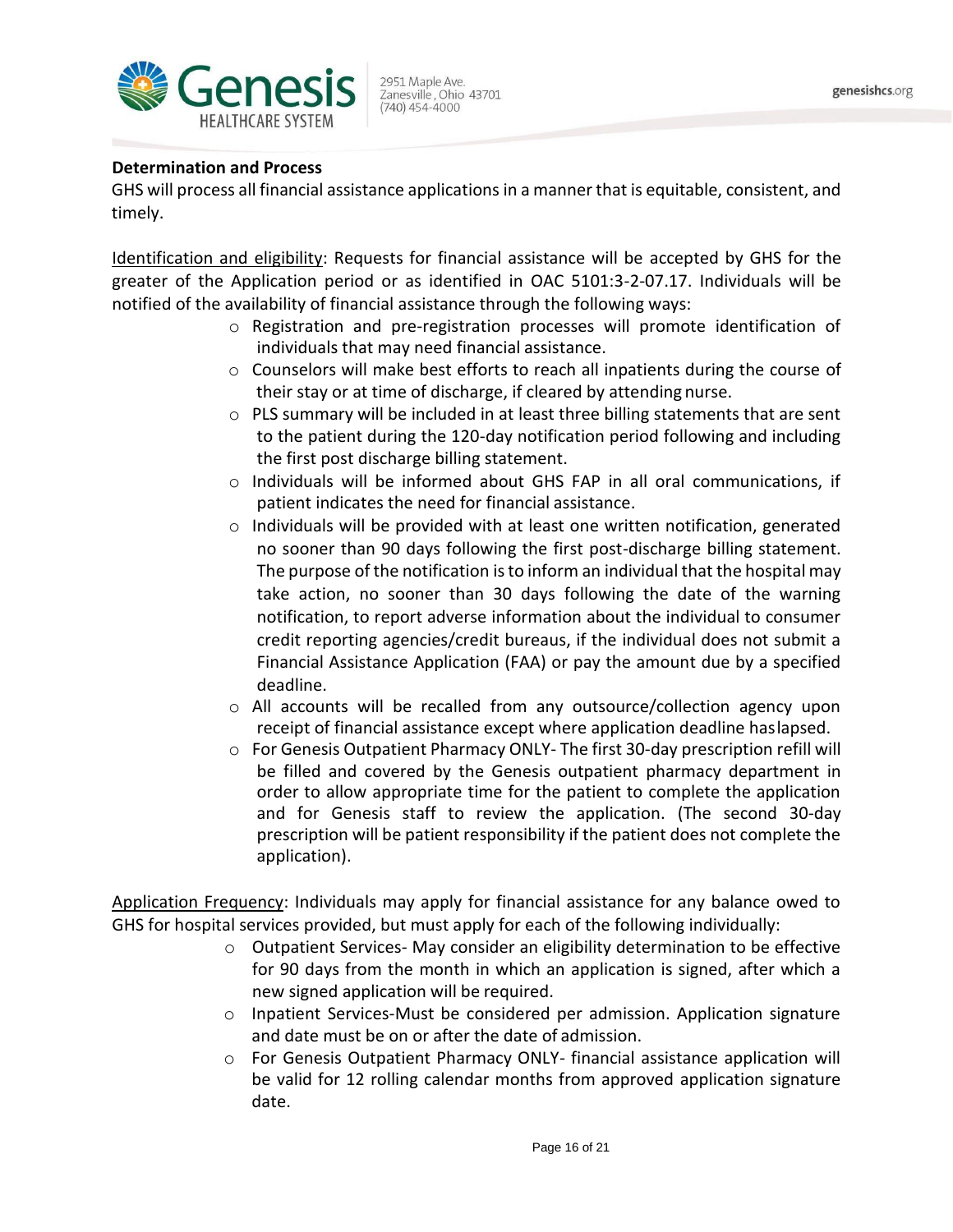2951 Maple Ave. 2951 Maple Ave.<br>Zanesville , Ohio 43701<br>(740) 454-4000

Eligibility Criteria: Eligibility for assistance will be determined in accordance with Federal and State regulations, in combination with GHS financial assistance policy.

- o The hospital will exhaust all third party payer possibilities.
- o Based on the OAC 5160-2-07.17 Patients with a household income at or below 138% of the Federal Poverty Level are required to apply for Medicaid or provide a signed statement as acknowledgement that the individual fully understands that the application will not be eligible for 100% discount in all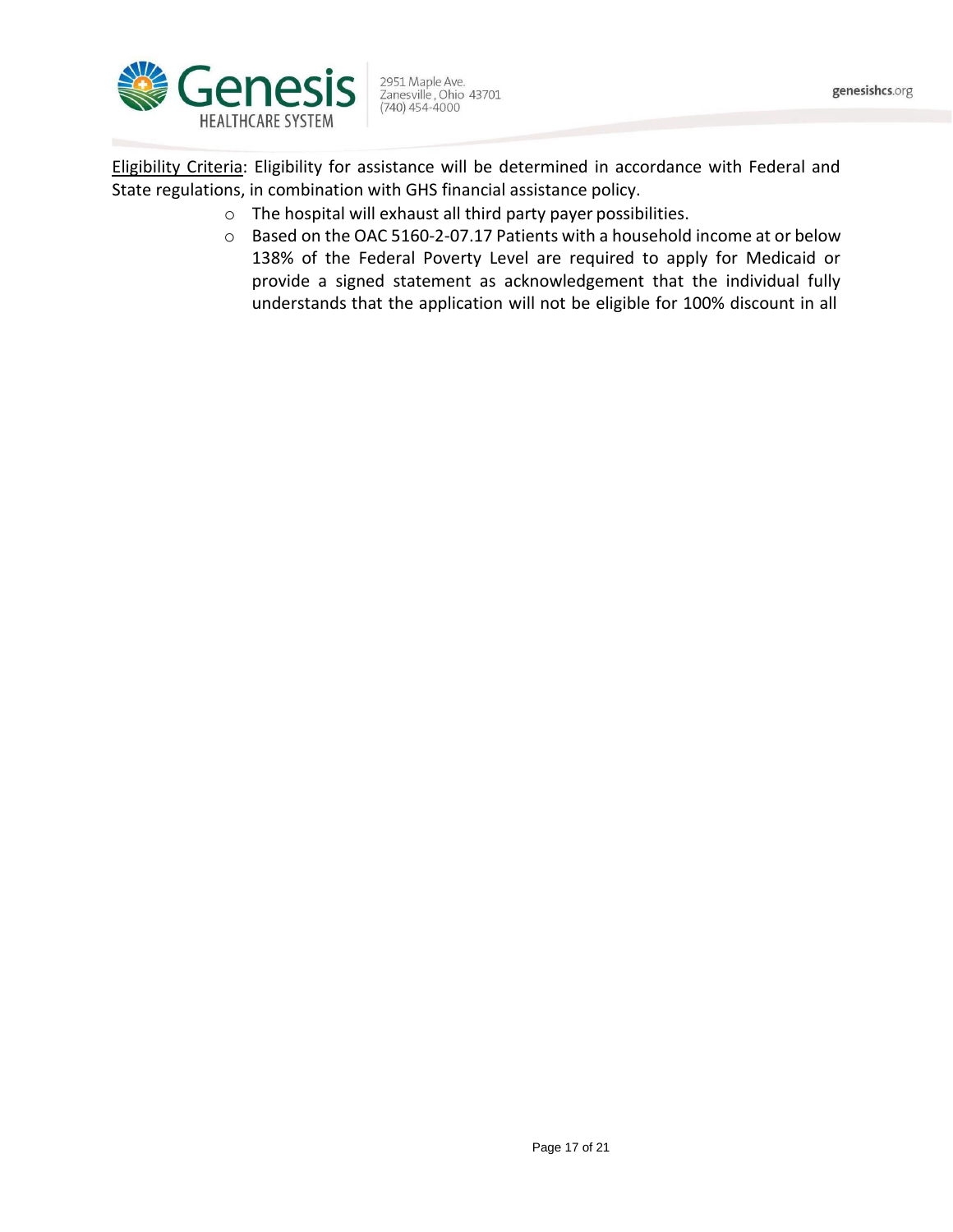

instances where the individual refuses to apply for Medicaid regardless of reason.

- o Health Savings Accounts or Health Flexible Savings Accounts must be exhausted before applying for free or reduced cost.
- o Financial assistance program will be the payer of last resort for all balances. In cases of third-party liability, patient or legal representative must provide written documentation of coverage limits and payment distribution, which exhausted the available benefit. The self-pay remainder due may then be considered for financial assistance.
- o Qualified family size is determined according to OAC rule 5101:3-2-07.17.
- o The patient or representative is responsible to initiate a complete application, which includes date, signature, all required information, and cooperate throughout the determination process.
- o The Financial Assistance Application and completed forms are subject to verification by GHS. The signature of the patient or legal representative on the application acts as a written testimony that he/she acknowledges and understands that the information provided may be reviewed by federal, state and/or other enforcement agencies and affirms under penalty and law that information is true and correct. In rare instances, an application may be processed without a signature. These instances will be reviewed by management and approved on a case-by-case basis.

Household Income: Proof of income three (3) and/or twelve (12) months prior to the date of service is required or proof of income three (3) and/or twelve (12) months prior to the date of application may be considered based on decreased income resulting from a job loss or life changing event. *Qualifications based on decreased income will only be considered for the outstanding balance due at the time of the application.*

Acceptable proof of income is identified as:

- o Employee Pay/Check Stubs, governmental notices/pay stubs (Social Security, Social Security Disability, Unemployment, Bureau of Worker's Compensation, Veteran's Benefits), Pensions, Retirement Plan(s), Interest Income received monthly (Bank/Brokerage Statement).
- o Letter or printout from employer on company letterhead
- o Signed Income Verification Statement for required timeframe.
- o Self-Employed-Signed Income Verification Statement to verify that income three (3) months or twelve (12) months prior to date of service or application date (if based on decreased income) AND copy of the latest filed Federal Income Tax (including schedules).
- o Written and signed statement to confirm amount of gross income received for identified months. Also utilized to report zero income situations. Statements of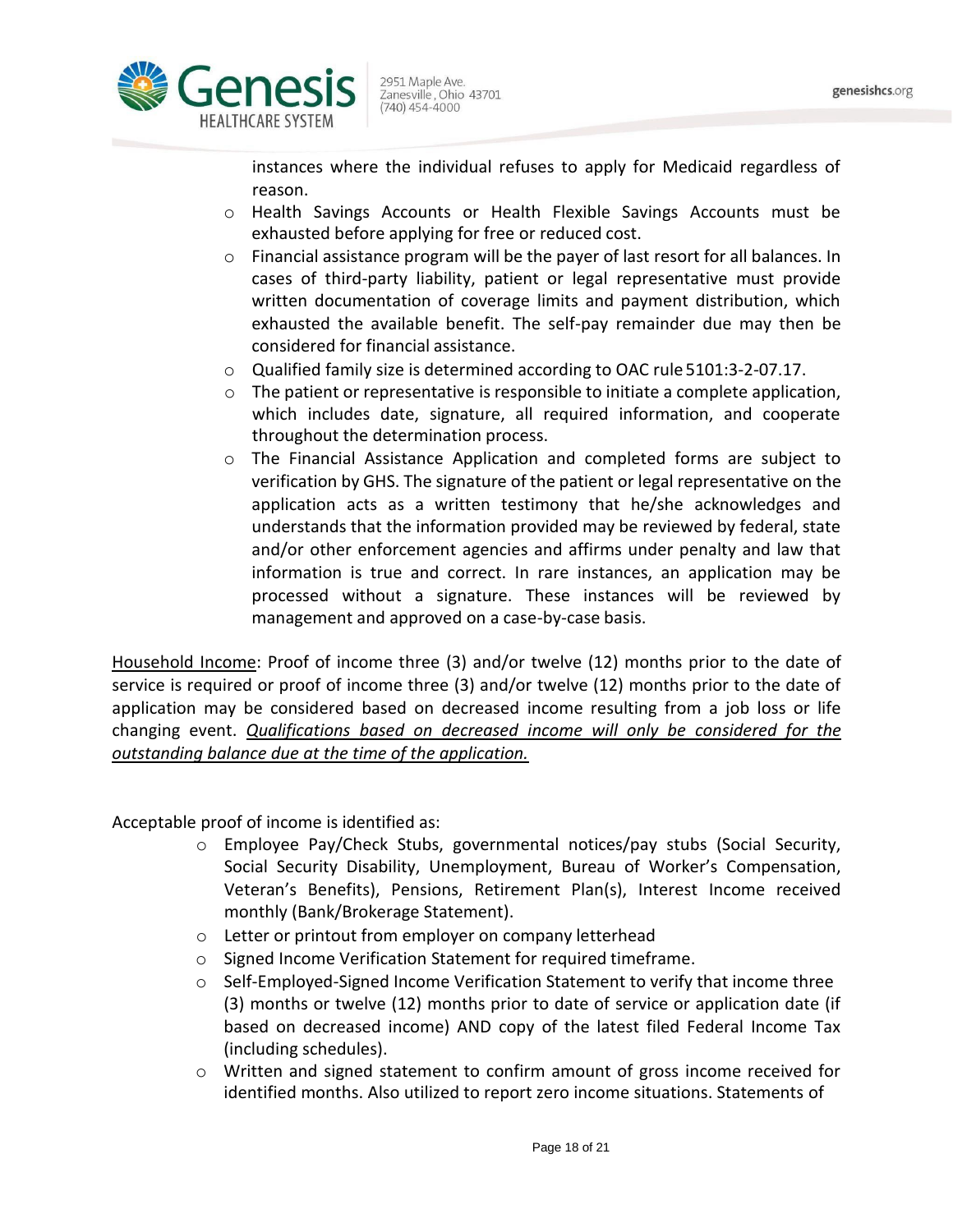

zero income must include reference to source assisting household with shelter and necessities.

A written attestation, signed by the patient, legal guardian or executor may be considered on a case-by-case basis, if the proof of income is not available for reasons beyond the applicant's control, applicant is deceased and no estate exists or for a reason that is deemed appropriate by management. In order to file a written attestation, the applicant or responsible party must work with a representative of Patient Financial Services to complete the necessary documentation.

General Information: Determination of financial assistance eligibility will be provided to the patient or legal representative. Accounts that are in Bad Debt Status are also eligible to be reviewed for discount and all collection efforts will be terminated until a determination is reached, if the greater of the application deadline or as identified in OAC 5101:3-2-07.17 has not expired. *Account balances in lawsuit or legal status are EXCLUDED-unless three (3) month or twelve (12) month income from each date of service is provided as proof that the household Federal Poverty Level was at or below 100% FPL.* All documentation received will be scanned and stored electronically.

# **Board Approval:**

| Signature                                            | Date          |
|------------------------------------------------------|---------------|
|                                                      |               |
| <b>Document History:</b>                             |               |
| <b>Created November 2015</b><br>$\mathbf{1}_{\cdot}$ |               |
| Updated February 2017<br>2.                          |               |
| Updated February 2018<br>3.                          |               |
| Updated August 2018<br>4.                            |               |
| Updated January 2019<br>5.                           |               |
| Updated March 2019<br>6.                             |               |
| Updated January 2020<br>7.                           |               |
| Updated March 2020<br>8.                             |               |
| Updated May 2020<br>9.                               |               |
| 10. Updated June 2020                                |               |
| 11. Updated August 2020                              |               |
| 12. Updated Jan 2021                                 |               |
| 13. Updated March 2021                               |               |
| 14. Updated June 2021                                |               |
| 15. Updated August 2021                              |               |
| 16. Updated January 2022                             |               |
| 17. Updated March 2022                               |               |
|                                                      |               |
|                                                      | Page 19 of 21 |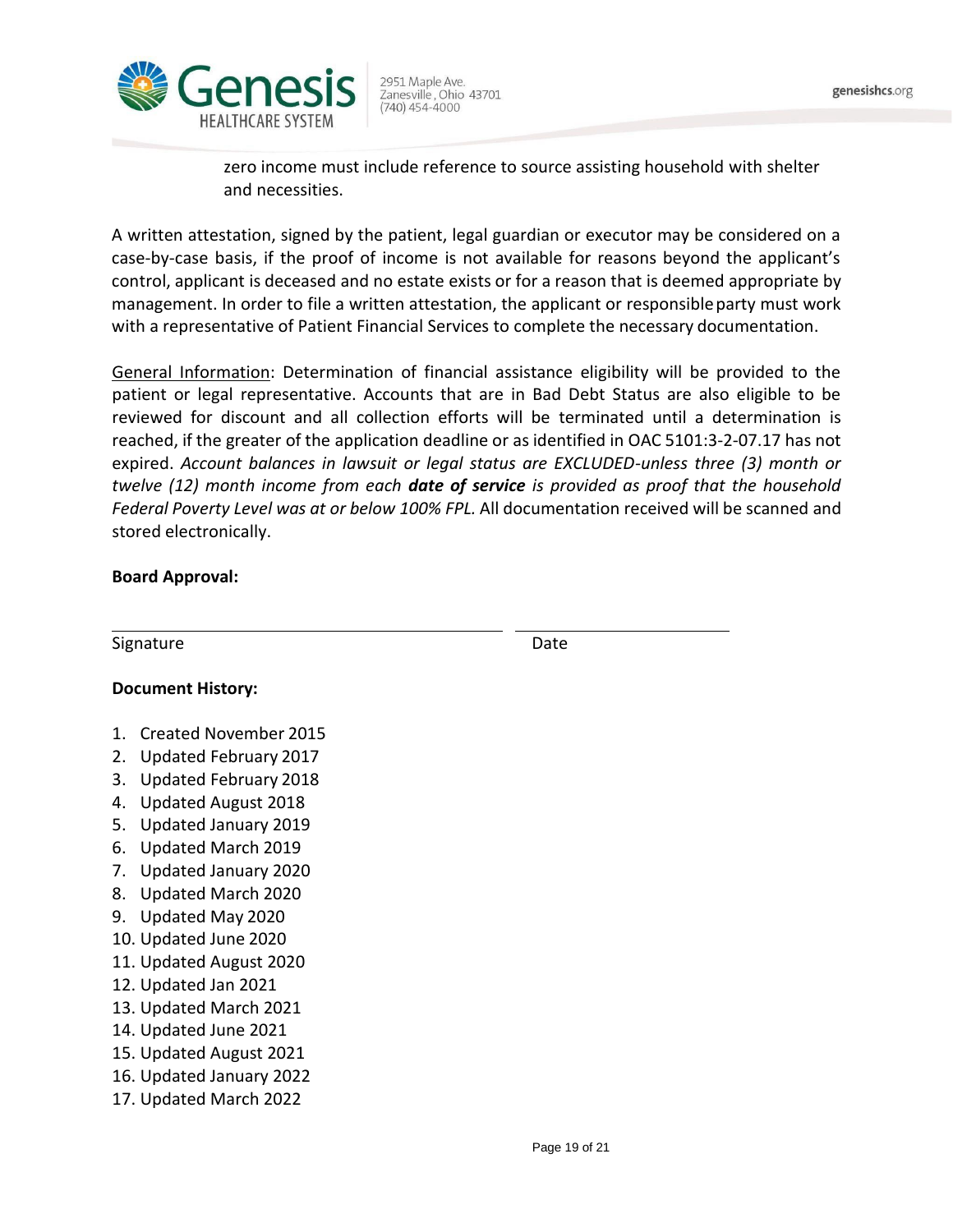

### **Appendix A**

# *Genesis HealthCare System Entities*

### *Providers covered by Genesis HealthCare System's Financial Assistance Policy*

Genesis Hospital Inpatient Services Genesis Hospital Outpatient Services Genesis Surgery Center Northern Lights Imaging (Excludes HCAP) Genesis Anesthesia Providers Services (Excludes HCAP) Genesis Medical Group Services (Excludes HCAP) Genesis Primary Care Physicians Services (Excludes HCAP) Genesis NHSC Locations (Effective 1/1/20; Excludes HCAP) Genesis Outpatient Pharmacy (Effective 7/1/2021; Excludes HCAP)

*Providers not covered by Genesis HealthCare System's Financial Assistance Policy*

Genesis Emergency Physician Services Radiology Associates of Southeastern Ohio Services Preferred Associates of Pathology Other Private (Non-Genesis Employed) Physician Groups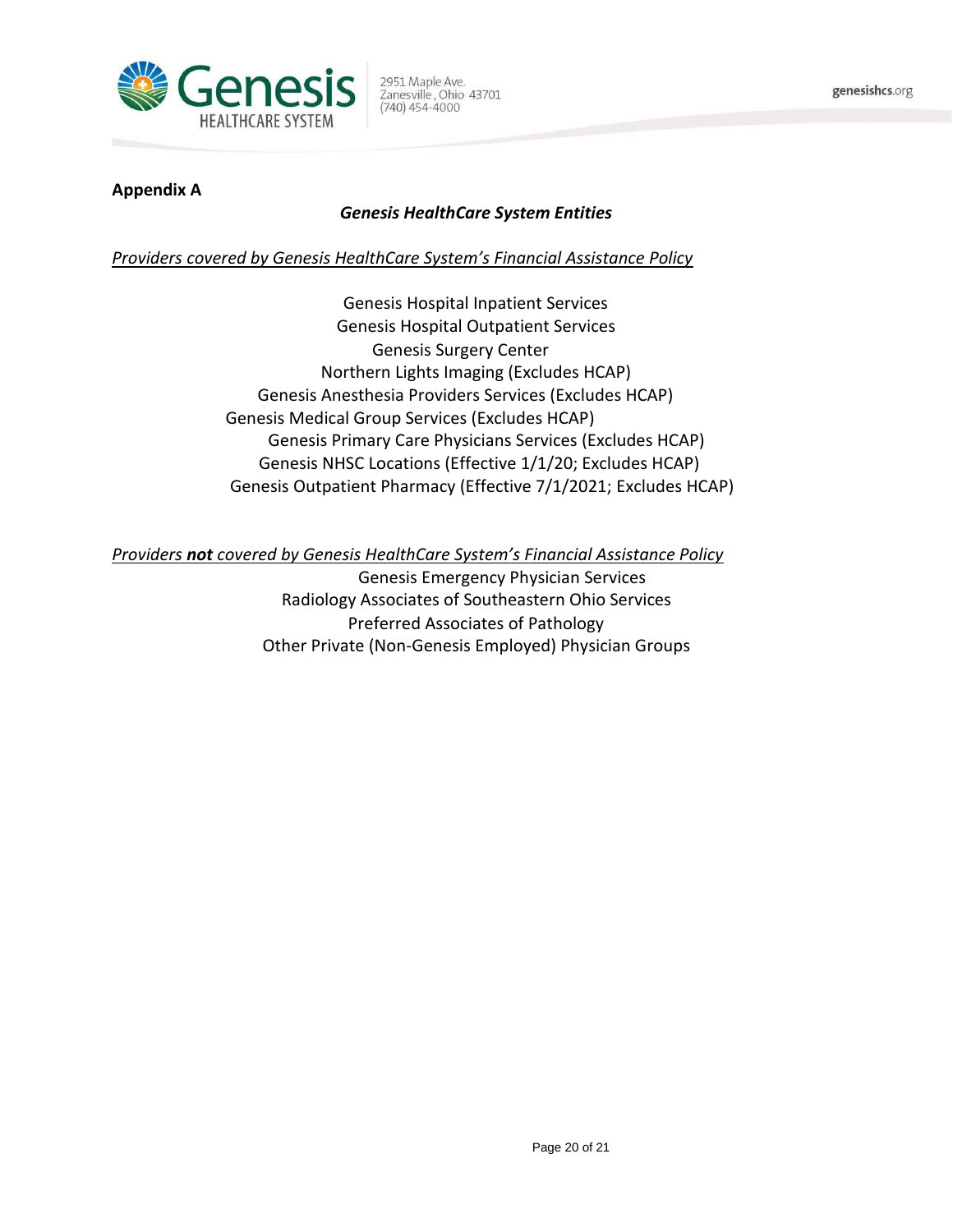

#### **Appendix B**

#### *Ohio Revised Code - 5160-1-01 Medicaid medical necessity: definitions and principles.*

Medical necessity is a fundamental concept underlying the Medicaid program.

(A) Medical necessity for individuals covered by early and periodic screening, diagnosis and treatment (EPSDT) is defined as procedures, items, or services that prevent, diagnose, evaluate, correct, ameliorate, or treat an adverse health condition such as an illness, injury, disease or its symptoms, emotional or behavioral dysfunction, intellectual deficit, cognitive impairment, or developmental disability.

(B) Medical necessity for individuals not covered by EPSDT is defined as procedures, items, or services that prevent, diagnose, evaluate, or treat an adverse health condition such as an illness, injury, disease or its symptoms, emotional or behavioral dysfunction, intellectual deficit, cognitive impairment, or developmental disability and without which the person can be expected to suffer prolonged, increased or new morbidity; impairment of function; dysfunction of a body organ or part; or significant pain and discomfort.

(C) Conditions of medical necessity are met if all the following apply:

- (1) Meets generally accepted standards of medical practice;
- (2) Clinically appropriate in its type, frequency, extent, duration, and delivery setting;

(3) Appropriate to the adverse health condition for which it is provided and is expected to produce the desired outcome;

(4) Is the lowest cost alternative that effectively addresses and treats the medicalproblem;

(5) Provides unique, essential, and appropriate information if it is used for diagnostic purposes; and

(6) Not provided primarily for the economic benefit of the provider nor for the convenience of the provider or anyone else other than the recipient.

(D) The fact that a physician, dentist or other licensed practitioner renders, prescribes, orders, certifies, recommends, approves, or submits a claim for a procedure, item, or service does not, in and of itself make the procedure, item, or service medically necessary and does not guarantee payment for it.

(E) The definition and conditions of medical necessity articulated in this rule apply throughout the entire Medicaid program. More specific criteria regarding the conditions of medical necessity for particular categories of service may be set forth within ODM coverage policies or rules.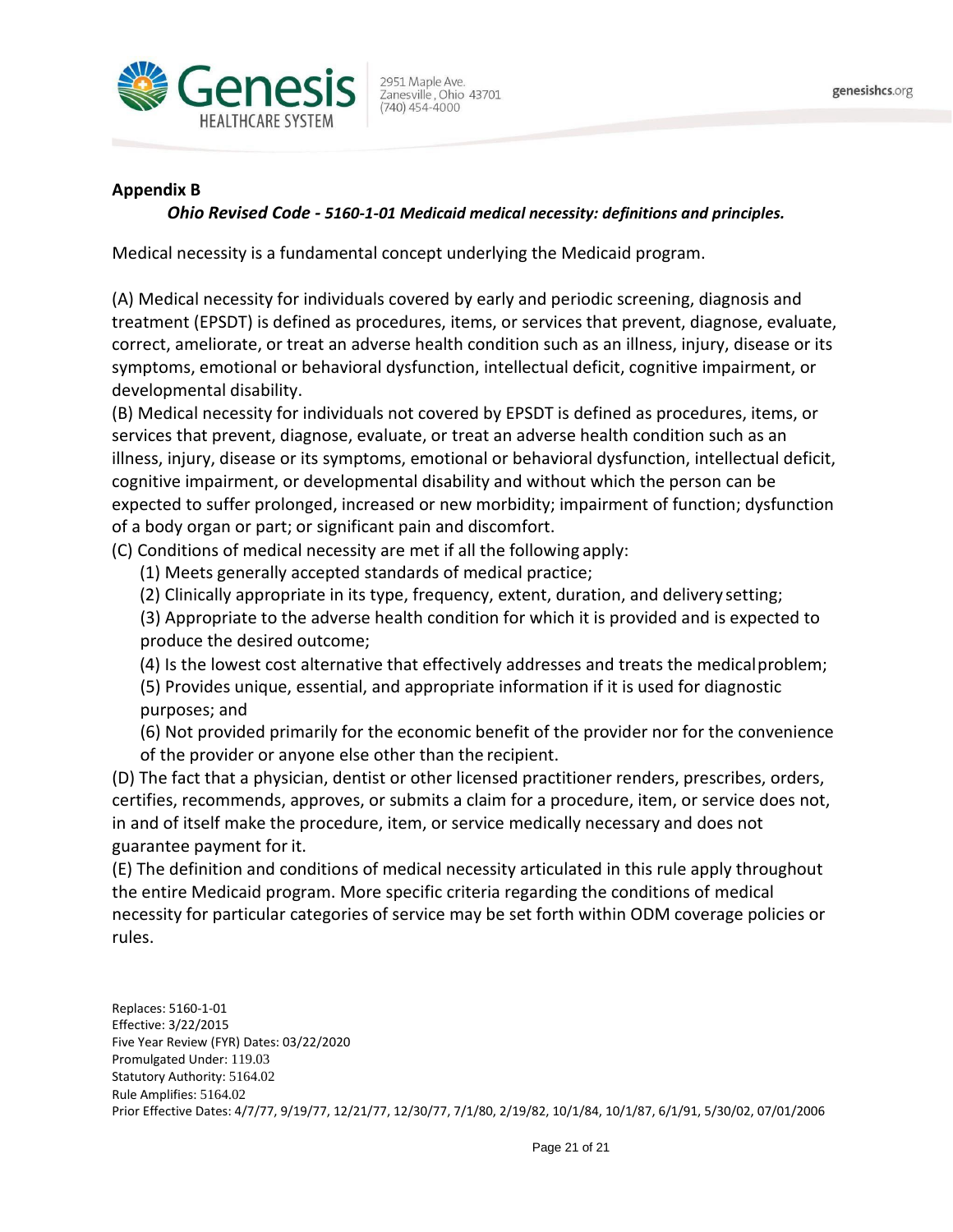

#### **Appendix C**

### *Financial Assistance Discount Levels and Qualifications (Sliding Fee Schedule)*

| <b>Discount Level</b> | <b>Description</b>      | Income % of FPL |
|-----------------------|-------------------------|-----------------|
| $HCAP*$               | 100% Discount Free Care | 100% or less    |
| Tier $1^*$            | 100% Discount Free Care | $101 - 138%$    |
| Tier 2                | 75% Discount            | $139 - 225%$    |
| Tier 3                | 59% Discount            | $226 - 300\%$   |
| Uninsured             | 40% Discount            | 301% or more    |

#### *Maximum Income Levels for Discounts by Tier<sup>a</sup>*

| <b>Family Size</b>     | $HCAP*$     | Tier $1^*$  | Tier 2      | Tier 3       |
|------------------------|-------------|-------------|-------------|--------------|
| <b>Discount %</b>      | 100%        | 100%        | 75%         | 59%          |
|                        | \$13,590.00 | \$18,754.20 | \$30,577.50 | \$40,770.00  |
| 2                      | \$18,310.00 | \$25,267.80 | \$41,197.50 | \$54,930.00  |
| 3                      | \$23,030.00 | \$31,781.40 | \$51,817.50 | \$69,090.00  |
| 4                      | \$27,750.00 | \$38,295.00 | \$62,437.50 | \$83,250.00  |
| 5                      | \$32,470.00 | \$44,808.60 | \$73,057.50 | \$97,410.00  |
| 6                      | \$37,190.00 | \$51,322.20 | \$83,677.50 | \$111,750.00 |
| 7                      | \$41,910.00 | \$57,835.80 | \$94,297.50 | \$125,730.00 |
| 8                      | \$46,630.00 | \$64.349.40 | \$104,917.5 | \$139,890.00 |
|                        |             |             | 0           |              |
| <b>Each Additional</b> |             |             |             |              |
| <b>Family Member</b>   | \$4,720.00  | \$6,513.60  | \$10,620.00 | \$14,160.00  |
| Add                    |             |             |             |              |

*\*Applicants qualifying for HCAP or Tier 1 discounts are required to apply for Medicaid coverage and must present denial documentation in order to be eligible for HCAP or Tier 1 discounts. Applicants may elect to not apply for Medicaid and in doing so will qualify for Tier 2 discounts regardless of income % less than 226%.*

<sup>a</sup> Federal Poverty Level guidelines in current publication (in the Federal Register) on the date of admission or service shall be used to determine eligibility for assistance.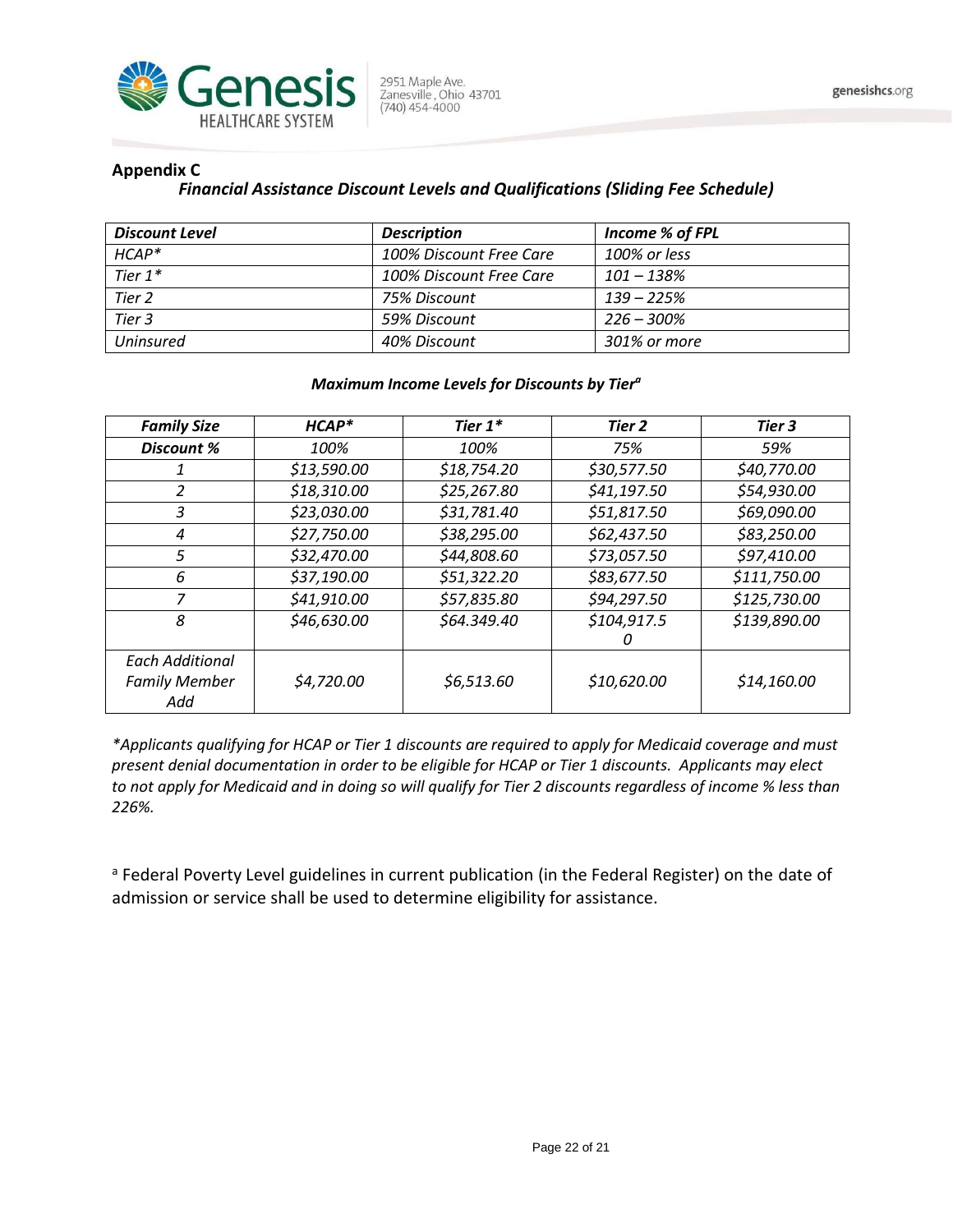

# **Appendix D**

# *Amount Generally Billed Calculation*

Discounted rate for medically necessary services that is available on all Self Pay balances before or after insurance. Discount will be calculated using total gross charges for account and the patient responsible amount will not exceed the amount calculated.

GHS utilizes the look back method to calculate the amount. This means that GHS takes all fully adjudicated claims from the prior year and calculates the amount allowed by qualified payors; which includes the patient responsibility portion of the allowance regardless if payment is collected from patient.

Current Year calculation

*Qualified payers:* Medicare Fee for Service Medicare Advantage Commercial Anthem

| <b>Service</b> | <b>Average Generally Billed</b> |
|----------------|---------------------------------|
| Inpatient      | 41% of Gross Charges            |
| Outpatient     | 41% of Gross Charges            |

# *Calculation is based on the following:*

Claims with discharge date January 1 – December 31

\*Updated by March 31 annually utilizing fully adjudicated allowable claims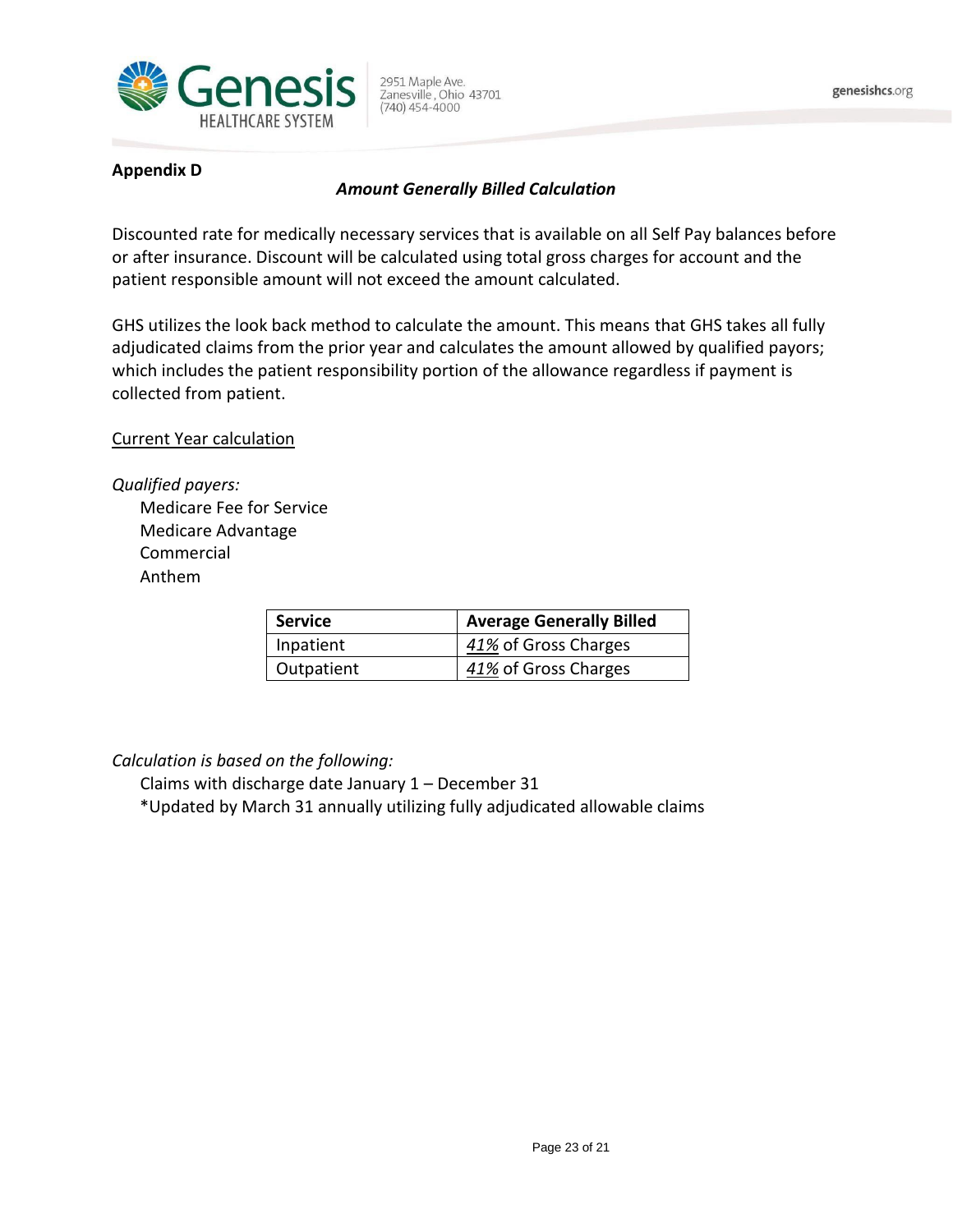

#### *Asset Calculation Form\**

In accordance with the CMS guidelines, assets evaluation is a government requirement that has been implemented to satisfy the requirements of the annual Cost Report. Assets are defined by the OAC 5160:1-1-01 as the dollar value of Checking Account(s), Savings Account(s), Certificates of Deposit(s), Money Market(s), Stocks, Bonds, Mutual Funds, Property Value (exclude primary residence) and "Other" Assets that can be utilized to satisfy financial obligations. Financial assistance eligibility for Hospital Services is based on patient's income, assets and family size. Financial assistance eligibility for Physician Services, is based on income and family size and no other factor (e.g. assets, insurance status, citizenship, population type, participation in the Health Insurance Marketplace).

Each calendar year (January – December) a household that has qualified for financial assistance must meet an annual excess asset amount based on the assets disclosed during their initial application for that year or if a significant change has occurred to their asset value during that year the household may disclose any changes. Once this obligation has been met, the financial assistance eligibility amount will apply to all remaining balances that met the requirements of financial assistance. Asset values up to \$5,000 will not be assessed for excess asset amountsdue.

| <b>Total Qualified Assets on Application</b> | <b>Annual Excess Asset Responsibility %</b> |
|----------------------------------------------|---------------------------------------------|
| $$0 - $5,000$                                | 0%                                          |
| $$5,001 - 15,000$                            | 2.5%                                        |
| Greater than \$15,001                        | 5.0%                                        |

**Excess Asset % Table**

*Example Calculation for Annual Excess Asset Amount:*

| <b>Total Assets</b>            | \$65,500 |
|--------------------------------|----------|
| 2 <sup>nd</sup> Property:      | 60,000   |
| CD's:                          | 3,000    |
| <b>Checking Account:</b>       | \$2,500  |
| Assets included on Application |          |

Annual Excess Asset Calculation:

| Annual Excess Amount Due: \$3,025 |          |
|-----------------------------------|----------|
| % applied                         | 5%       |
| <b>Assets Remaining:</b>          | \$60,500 |
| Deduct initial \$5000:            | 5,000    |
| <b>Total qualified Assets:</b>    | \$65,500 |

The amount the qualifying household must meet is \$3,025 before the financial assistance amount will be applied.

*\* Not applicable to Genesis NHSC Locations' charges; if a patient has both hospital-based or other location charges and Genesis NHSC Locations charges, the form must be completed in relation to hospital-based financial assistance qualification only.*